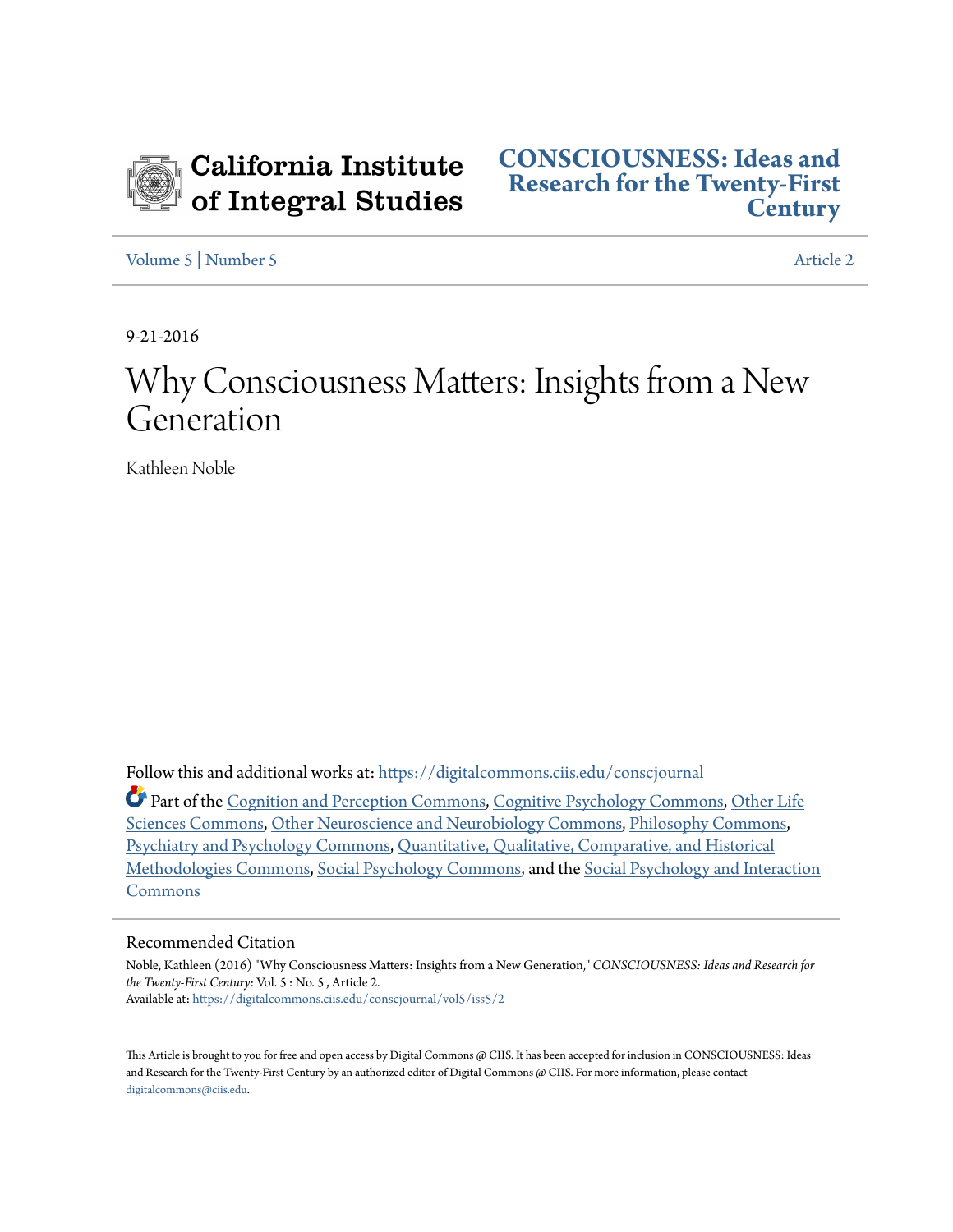## *Why Consciousness Matters: Insights from a New Generation*

## Kathleen D. Noble University of Washington, Bothell

**Abstract:** The University of Washington-Bothell is home to a transdisciplinary and integral minor in consciousness that is the first and only such program at a public research university. This study reports a content analysis of reflection essays submitted by 122 students who completed at least four of the five courses that comprise the minor between 2012 and 2016. Results indicate that students derived significant benefits from this approach to the study of consciousness, including a deep appreciation for the depth and breadth of the mind and the need to release their understanding of consciousness from the constraints of scientific materialism. They also gained specific tools that greatly improved their sense of optimism and agency and reduced feelings of depression, anxiety, and nihilism. Challenges included the complexity of the concepts and the inadequacy of language to adequately describe and decipher the phenomena under investigation. Implications of this approach for finding effective and creative solutions to the unprecedented challenges currently confronting humankind and the biosphere are also addressed.

Keywords: Consciousness in higher education; transdisciplinary and integral approach; awakening students minds and well-being

We live in inordinately difficult times. Although we are hardly the first cohort in human history to voice this lament, we are the first to have created unprecedented challenges on an unprecedented scale that threaten the very existence of the biosphere. Crises abound on every front – from the personal to the political, from the social to the environmental - and seem to worsen daily despite many efforts on the part of many committed people to resolve them. Although many, perhaps most of us, feel overwhelmed by these challenges, the younger generations are suffering disproportionately because they will inherit both the problems and the bulk of responsibility for solving them. I have been a clinical and coun-

seling psychologist and a professor at the University of Washington for over 30 years and I have observed firsthand the growing pessimism and despair expressed by many young people as they prepare to engage a world riddled with dilemmas about which they feel they can do little. Many have told me that they leave courses in cultural studies or in the social, life, and physical sciences feeling both disempowered and overpowered by a prevailing paradigm that holds only physical reality to be real, the biosphere to be insentient, the mind to be at best an epiphenomenon of the brain and at worst, an illusion, and death to reduce their selves and all whom they love to smoke in the wind. In the face of these wide-

Corresponding author: kdnoble@uw.edu Retrieved from [http://www.conscjournal.org/?page\\_id=296](http://www.conscjournal.org/?page_id=59) ISSN applied for www.conscjournal.org Page 1

1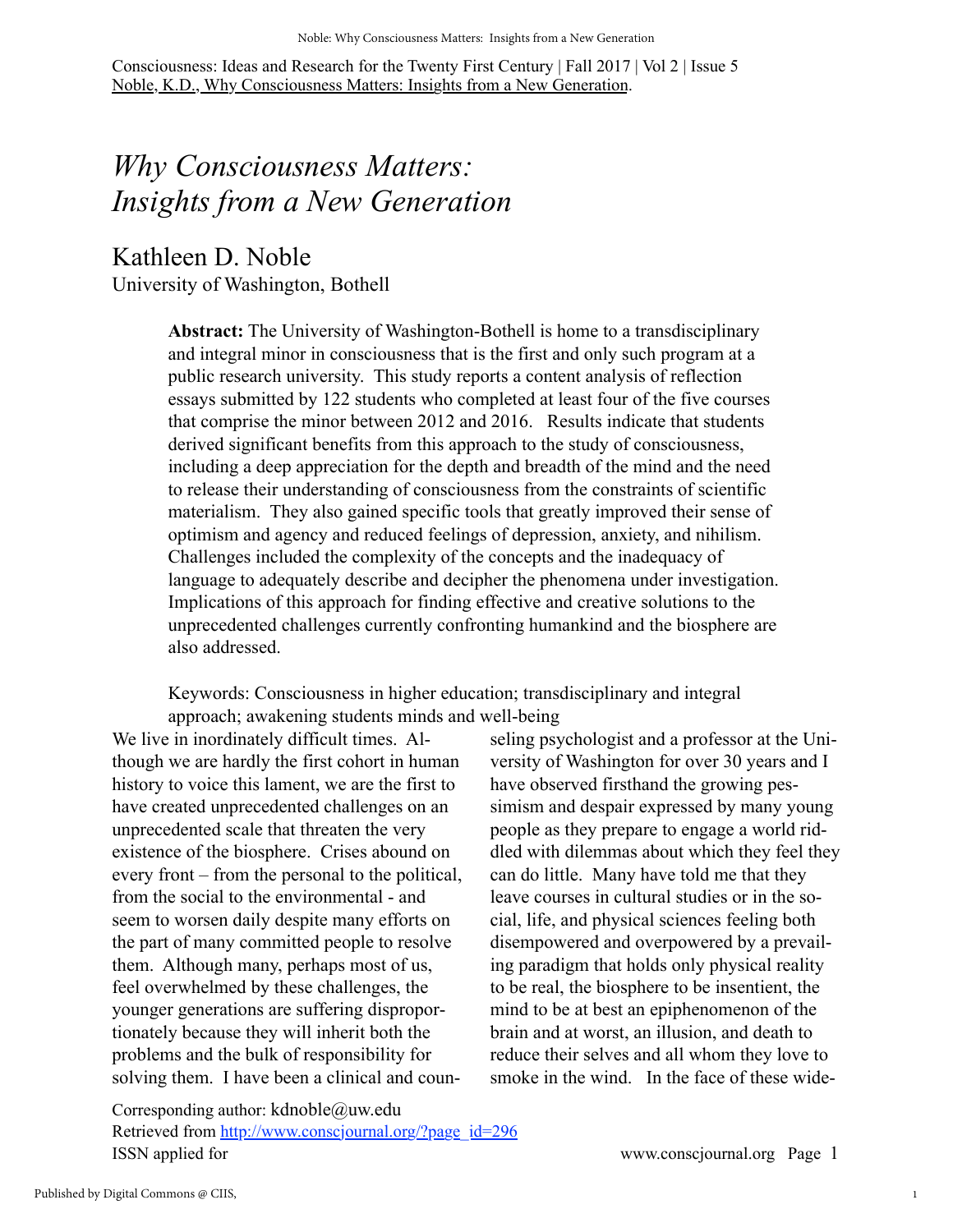ly held but unproven beliefs it is no wonder that so many feel paralyzed and helpless.

Yet this need not be the case. At the dawn of the nuclear age and in the wake of devastating global conflict, Albert Einstein warned humankind that,

> [t]he world we have made as a result of the level of the thinking we have done thus far creates problems that we cannot solve at the same level at which we have created them…We shall require a substantially new manner of thinking if humankind is to survive. (as cited in Highfield & Carter, 1993, p. 79).

This new manner of thinking entails a radical *rethinking* of the power and place of the mind and a recognition of the primacy of consciousness in shaping our personal and collective lives. And it is this new manner of thinking that has the potential to replace nihilism with hope and apathy with agency.

Actually, this new manner of thinking is not new at all. Buddhism, the Vedas, and many indigenous wisdom traditions have been reminding humanity for thousands of years that we have the means to move ourselves toward a higher level of functioning if we take our minds and consciousness seriously. Over the past 130 years a growing cohort of scientists and scholars has been doing just that, generating a burgeoning body of robust scientific data that reveals consciousness to be the fundamental force underlying all that we experience in physical reality. Professional forums routinely disseminate this information to scientists, clinicians, health practitioners, and academics, the military establishments in the U.S. and abroad have invested millions in related research and applications, and the internet has made these data increasingly available to and

accepted by the majority of the general public. Unfortunately, this is not the case for higher education. The study of consciousness has been systematically derided and excluded from the academic mainstream since materialism (aka physicalism) became the dominant scientific and intellectual ideology in the mid-19<sup>th</sup>century. Consequently, students, both undergraduate and graduate, who want to learn – or faculty who want to teach – about consciousness in the traditional academic arena have had and continue to have few opportunities to do so. Yet increasing these opportunities is critical if we are to prepare the next generation of scientists and scholars to embrace this new manner of thinking and propel the study of consciousness into the  $21<sup>st</sup>$  century and beyond. It is equally important if we are to boost their sense of efficacy and optimism and give them the tools we all need to transform our relationships with ourselves, each other, and the biosphere. This would inaugurate a paradigm shift of epic proportion, for as Kuhn (1962, 2012) demonstrated, such shifts are brought about in large part by introducing a new generation – one that is less committed to an old paradigm - to a new way of thinking. Or, as Max Planck said toward the end of his career, "a new scientific truth does not triumph by convincing its opponents and making them see the light but rather because its opponents eventually die and a new generation grows up that is familiar with it" (as cited in Kuhn, 2012, p. 150).

Finding a way to accomplish these twin goals has guided my professional life since three near death experiences thrust me into a deep understanding of the primacy of consciousness many years ago (Noble, 2001). It led me to a doctorate and licensure in counseling and clinical psychology, a faculty position at the University of Washington, Seattle (UWS), tenure and promotion to full professorship, and ancil-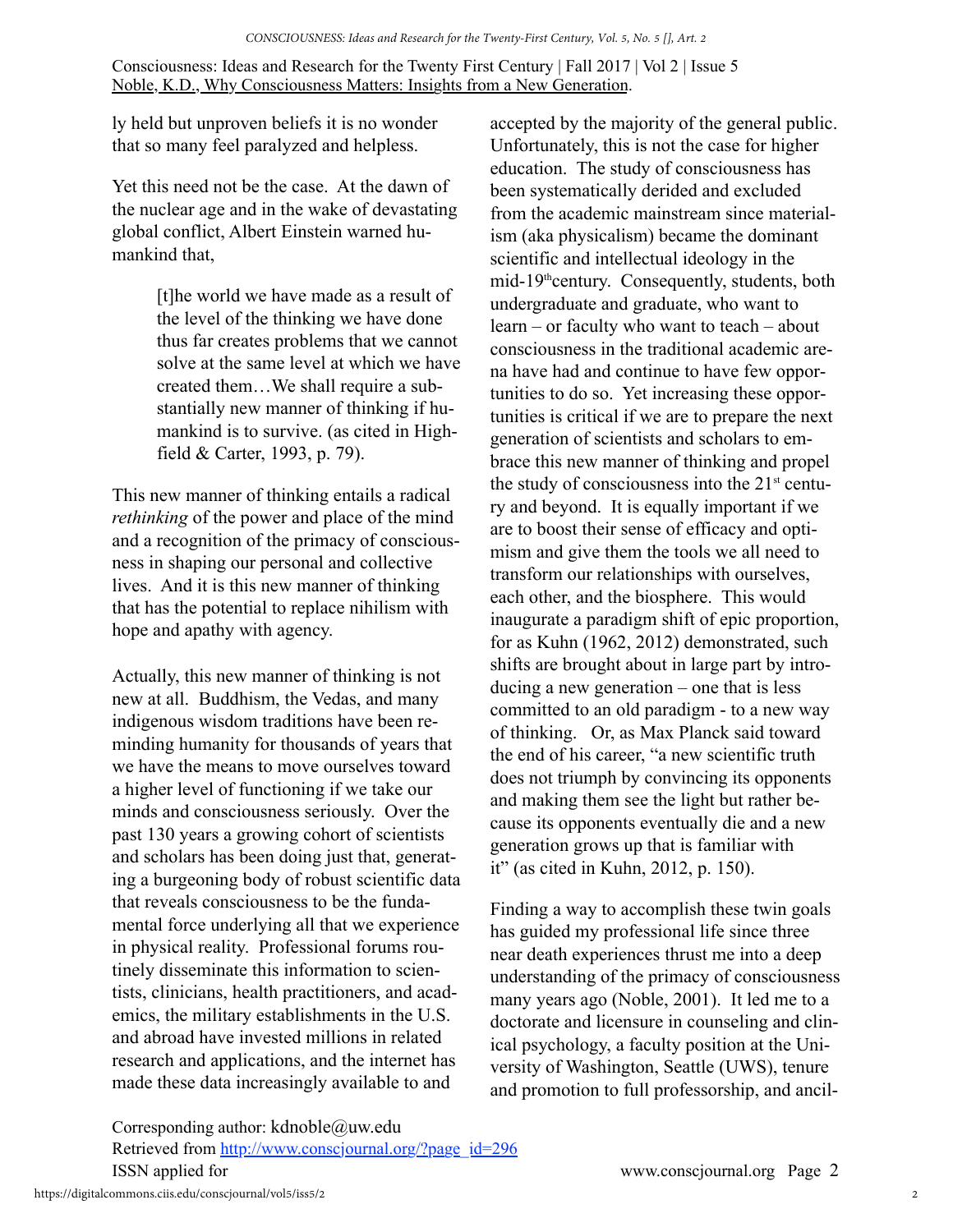lary administrative and clinical responsibilities along the way. But finding a way to study and teach about consciousness proved more difficult than I had anticipated because of the taboo that has for decades debarred the subject from serious consideration in mainstream academia.

Finally, in 2001, I was able to offer my first undergraduate seminar for the UWS Honors Program ("The Farther Reaches of Human Nature," an homage to Abraham Maslow's 1971 work of the same title) that introduced students to the scientific literature about consciousness in its myriad manifestations and engaged them in a far-reaching exploration of the mysteries of their own minds. The course met with so much enthusiasm that I taught it annually for the next seven years, all the while attempting to garner departmental support to expand course offerings beyond this brief introduction. When this proved unsuccessful an opportunity arose in 2010 to create a Minor in Consciousness at the smaller, more innovative University of Washington - Bothell (UWB) campus and I jumped at the chance (Noble, 2015).

The consciousness minor, which formally launched in 2014, is currently housed in the School of Science, Technology, Engineering, and Math (STEM) and is comprised of five core courses (Noble, 2015) each of which I designed from a transdisciplinary and integral point of view. The transdisciplinary perspective is important because the study of consciousness encompasses many disciplines, including psychology, quantum physics and biology, neuroscience, health sciences, engineering, and anthropology. The integral approach propounded by Ken Wilber (1998) is equally important because it embraces both Western and non-Western ideas and likens consciousness to the electromagnetic spectrum

whereby different theories of consciousness offer valid interpretations of the same phenomena, but at different frequencies. The integral approach rejects materialist explanations of consciousness that exclude the possibility of nonphysical or spiritual dimensions and draws upon insights gleaned from contemplative practices that are grounded in direct experience. Ed Sarath (2006) has argued that the most important benefit of an integral approach is its ability to unify a large number of disparate, yet viable, theories about consciousness. Further, it respects these theories as providing unique and valid perspectives on phenomena that defy a single, all-encompassing explanation. Yet another advantage of this approach is that it uses three pedagogical methods: first-, second-, and third-person. Whereas third-person knowledge consists of objective and analytical inquiry and secondperson is dialogical, first-person is experiential and invites students to explore and take seriously their own subjective experiences.

I chose to create a minor rather than a major for two principal reasons. First, the study of consciousness is not yet a recognized discipline at the mainstream undergraduate or graduate level. I knew that students would be reluctant to choose a major that was not directly linked to career opportunities once they graduated, yet I wanted to expose as many as possible to the wonders and complexity of the field. I hoped the endeavor would enrich their personal lives and encourage some to make it the focus of their professional lives. A minor seemed an ideal way to do this. Secondly, I suspected that the creation of a formal program in Consciousness would generate a fair amount of controversy among my STEM colleagues and I thought that a minor might be easier for me to achieve and for them to accept.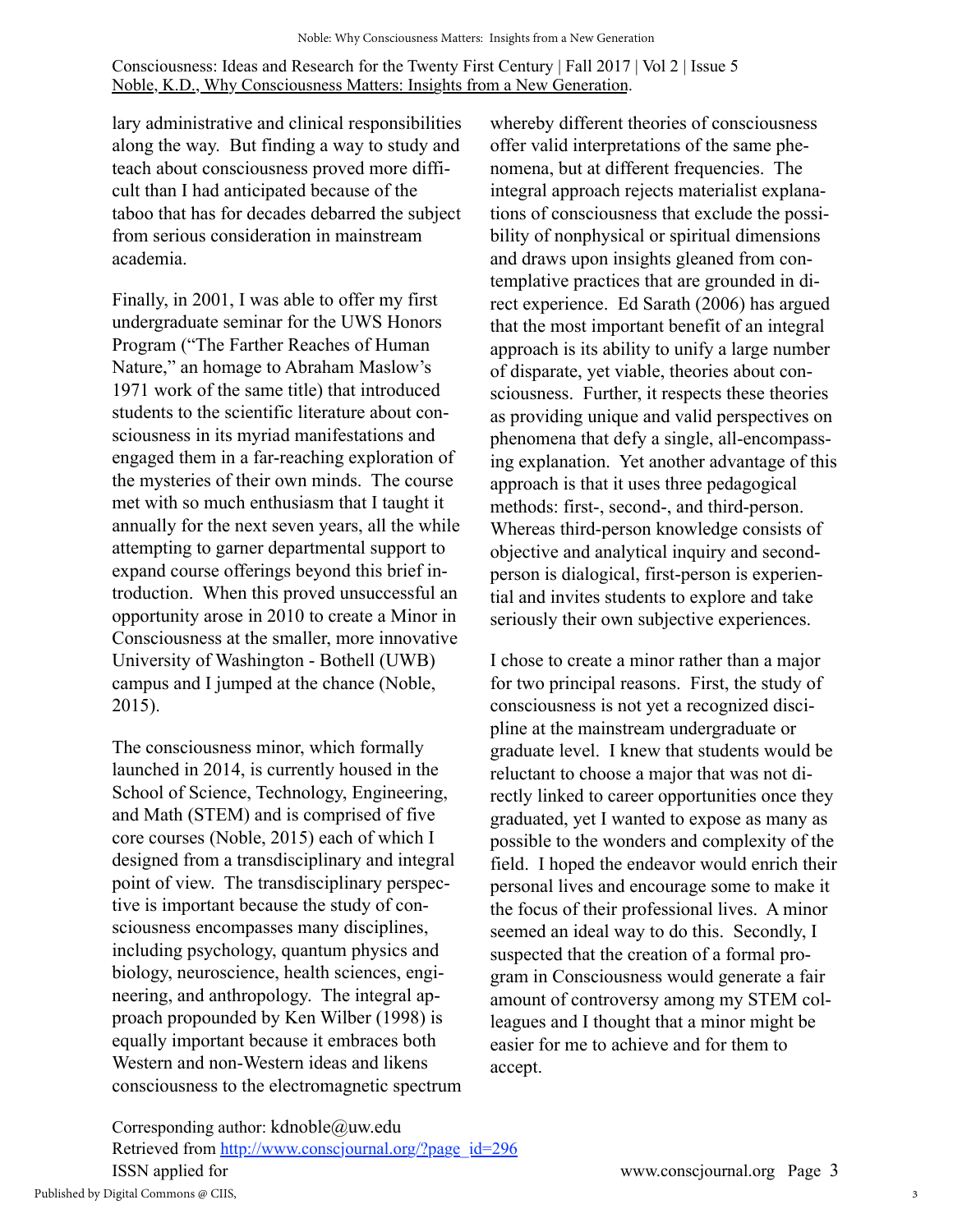The introductory course for the minor (BCONSC 321: The Farther Reaches of Human Nature) addresses such questions as: "What is consciousness? Is it dependent on, independent of, or interdependent with physical reality? Why do non-Western wisdom traditions and Western scientific perspectives disagree so completely in their ideas about it?" We begin with an overview of Kuhn's (1962, 2012) theory of scientific revolutions so that students have a framework for understanding the paradigmatic implications of the data they will be studying for the next 10 weeks. Then they are introduced to research about nonlocal awareness and communication (Mayer, 2007), retrospective and prospective studies of neardeath experiences (Moody, 1975, 2001; Van Lommel, 2010), and the relevance of dreams to understanding and exploring consciousness (Van de Castle, 1994). In addition, they watch a variety of films and talks by Ken Wilber, Dean Radin, Rupert Sheldrake, Robert Waggoner, Robert Jahn, Amit Goswami and others that extend and amplify the topics discussed in the texts. Each class begins with a 5-minute period of breath-based meditation which students are also encouraged to practice at home. At the completion of the course they write a 3-5-page reflection essay about how their ideas about consciousness changed over the ten weeks and any insights or challenges that they experienced. This essay is never graded; rather, students are assured of full marks regardless of the positive or negative content of their opinions as long as their essays are thoughtful and well-written.

Students who continue in the minor take four additional courses that ground them in the history of science and the politics of paradigm shifts (Sheldrake, 2012; Wallace, 2008) and increase their familiarity with the depth and breadth of the field. Topics include the ubiquity and implications of nonlocal awareness

(Dossey, 2013; Radin, 2006; Tart, 2009), neuroplasticity and contemplative practices (Begley, 2007; Schwartz & Begley, 2002), the sentience of animals and plants (Narby, 1999; Sheldrake, 1999), ethics (His Holiness the Dalai Lama, 1999), and the psychology and science of dreams (Van de Castle, 1994; Waggoner, 2009). Students are also introduced to the insights of quantum physics and the biology of belief through texts (Lipton, 2005, 2016; Radin, 2006: Wallace, 2008) and films. As in the introductory course students are encouraged to practice mindfulness and meditation, and to record their dreams as avenues for selfexploration, creativity, and enhanced wellbeing. They begin each class with a 5-minute period of meditation and write a 3-5-page nongraded reflection essay at the end of each course to document what they learned that has most significance to them. The overall goal of the minor is to help students understand that consciousness is a vast, dynamic, and participatory phenomenon, far surpassing the constraints artificially imposed upon it by the materialist paradigm.

Despite years in the field I was unprepared for the backlash from colleagues as I proceeded to develop and advocate for the minor. Most of the STEM faculty had no inkling of the robust scientific and scholarly literature that underlies the field, yet their opinions ranged from condescending to compulsively skeptical. As I submitted course proposals to both departmental and campus-wide curriculum committees and negotiated the administrative obstacle course, I had to debate continually the legitimacy of the material I proposed to teach, an experience made more onerous by the fact that the principal gatekeepers knew little but assumed the worst about its scientific validity. Indeed, the minor would have been derailed were it not for the dedication and persistence of a group of undergraduate students who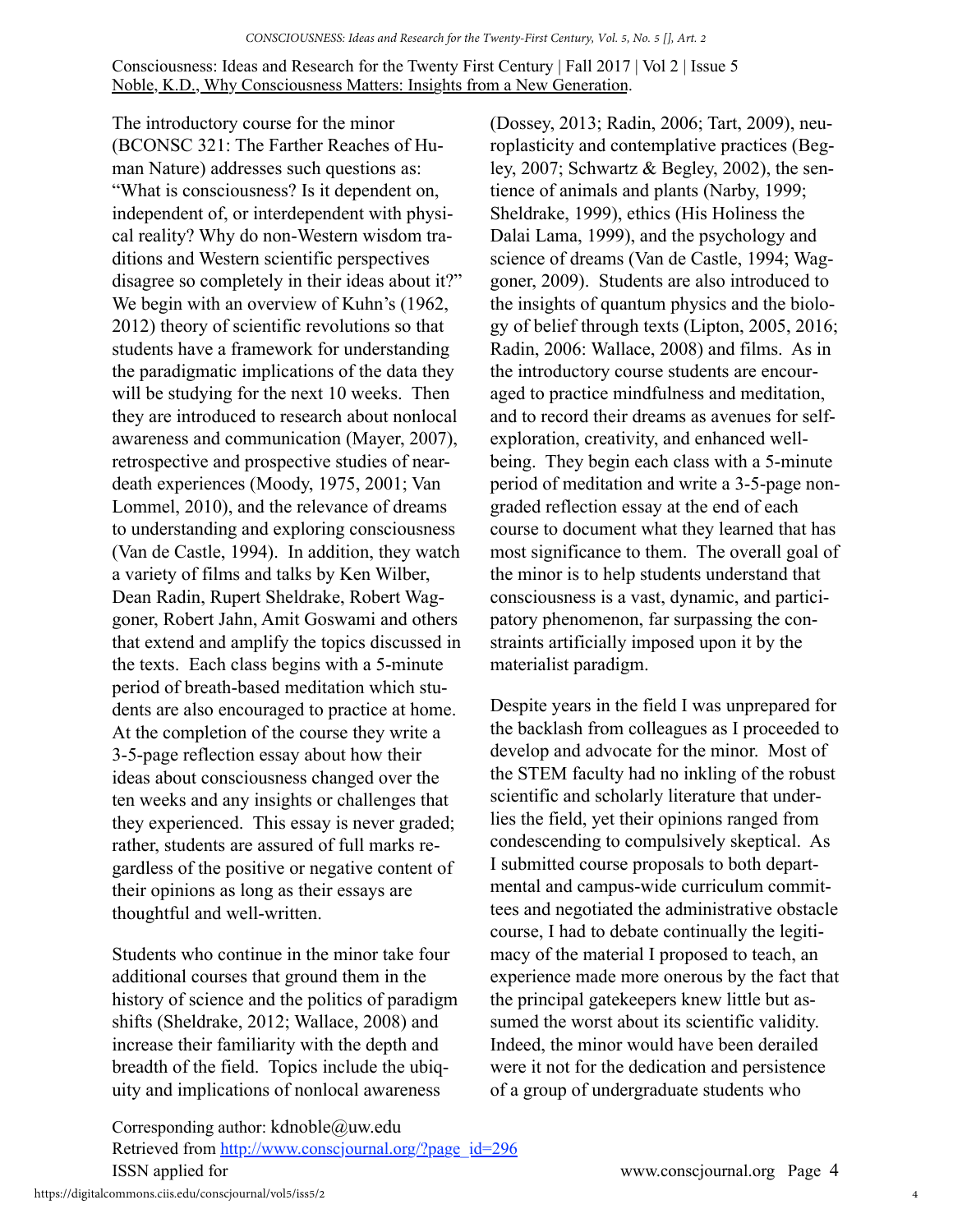were determined to make the study of consciousness available to as many students as possible (Noble, Crotty, Karande, Lavides, & Montano, 2016). The enthusiastic advocacy of the minor by students who had largely absorbed the biases of the materialist paradigm and who had known little or nothing about consciousness before enrolling in the first course convinced me that learning about consciousness in a systematic and intellectually rigorous way could unlock the door to a new level of thinking and well-being, both individually and collectively.

 The results of an earlier research project (Green & Noble, 2010) that examined the effects of studying consciousness on students' psychological and intellectual growth gave me an initial insight into the power of this undertaking. Students who participated in the UWS Honors course in 2008 (n=19) described powerful and meaningful changes in their world views after being exposed to the material. Their underlying beliefs about consciousness and reality, as measured by pre- and post-test scores on the Beliefs about Consciousness and Reality Questionnaire (Baruss & Moore, 1992) became significantly less materialist and more transcendent over the ten weeks of the course. Students said they had opened their minds to ideas that few had previously considered because they did so in a safe environment that was also intellectually rigorous. Most had never had an opportunity prior to this course to examine their basic assumptions about reality or to explore the limitations of the materialist mindset in the face of contrary evidence. As they grew more aware of the extent to which these unexamined assumptions influenced their lives they were more willing to engage with controversial and often contradictory theories about consciousness, and they brought a greater depth and breadth—both intellectually and emotionally—to this conversation. By the end of the course they were excited about the possibilities of an expanded mindset, more tolerant of ambiguity and uncertainty, and more confident about challenging their own beliefs as well as each other's. Most students evinced a newfound sense of wonder and excitement about the nature and extent of their own minds, as well as a profound sense of comfort and curiosity and a willingness to engage questions about the nature of physical and psychological reality that most had previously eschewed. Most students left the course feeling optimistic and efficacious, and most left wanting to learn more.

A four-year study (Noble et al, 2016) with a larger sample of UWB students (n=116) who completed what is now the first course in the minor between 2012 and 2015 confirmed these results. Like their UWS counterparts in the 2008 study, their beliefs about consciousness and reality changed dramatically and significantly over ten weeks, moving away from a materialist mindset and toward a more transcendent orientation. This means that by the end of the course they recognized that there is much more to consciousness and reality than the materialist mindset admits. For most this was an earth-shaking realization. Yet as their core beliefs began to change, students reported an accompanying sense of excitement and curiosity that most said they rarely experienced in their academic or personal lives. Studying consciousness enabled them to explore aspects of themselves and of life that were otherwise neglected in higher education and elsewhere. It illuminated the biases of the materialist scientific paradigm which many had held unconsciously and whose influence they had not previously thought to examine. Many students began to share what they were learning in class with friends, family, partners, and professors – and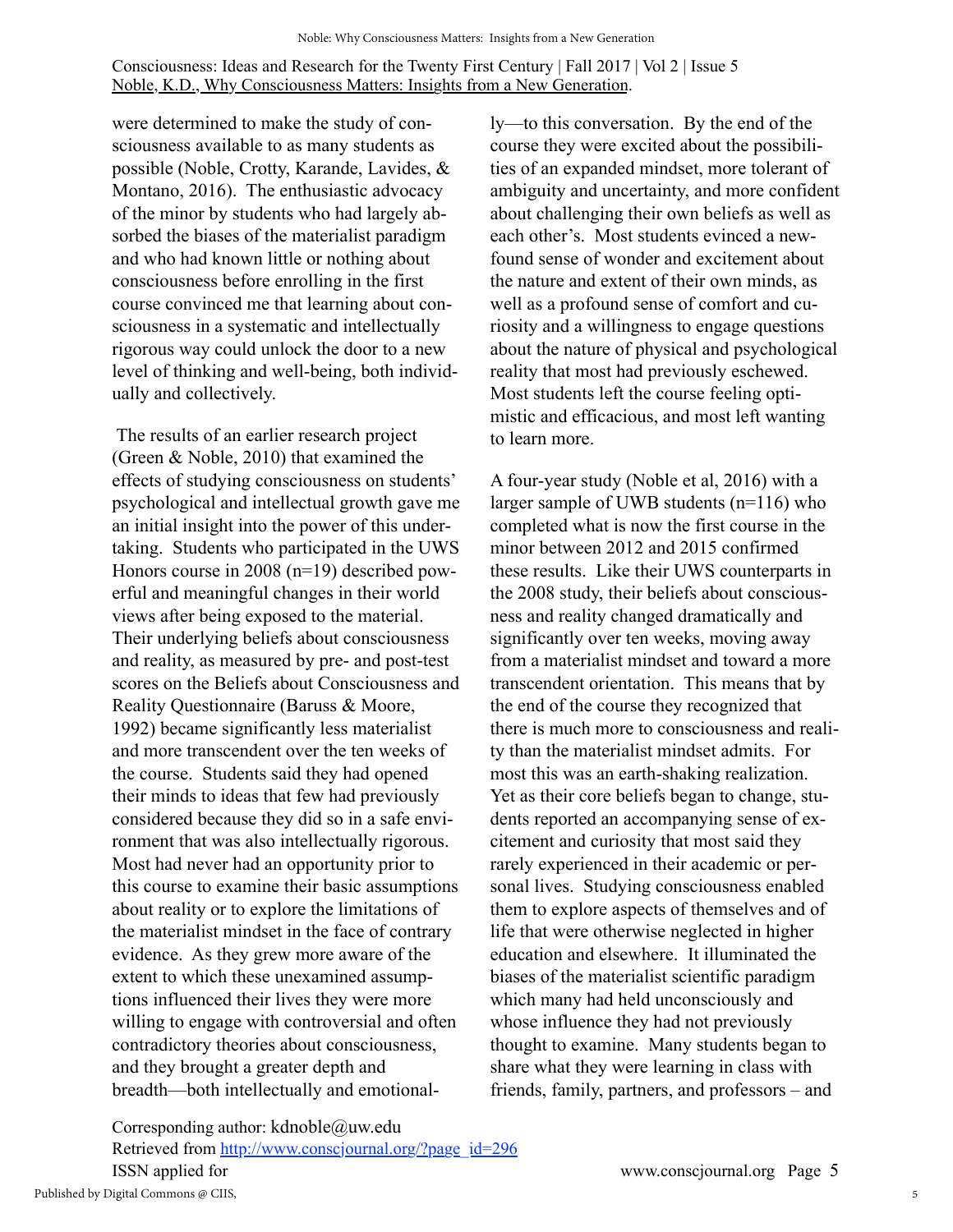many returned to class shocked by the negative and ill-informed reactions that they encountered. They expressed a great deal of frustration with the lack of conversation about consciousness in higher education and they acknowledged the importance of approaching this controversial subject with the humility of Beginner's Mind, rather than with a cursory and compulsive skepticism. Most students left the course deeply disappointed that it was ending and they wanted to continue the exploration in greater depth. Many hoped to find ways to engage with and contribute to the field professionally but were concerned about whether they would be able to do so. All said they were profoundly grateful to have learned about consciousness.

After 2011 when increasing numbers of students had the opportunity to participate in additional consciousness courses, a new set of questions arose. Virtually all these students said they experienced a deeper alignment with their own minds as they progressed through the material and that studying consciousness was no longer just an interesting and nontraditional way of fulfilling science credits for graduation. Consciousness began to matter to them – and to matter profoundly. Many even postponed graduation so that they could enroll in additional courses and/or complete the minor despite the additional time and expense that entailed. I wanted to understand why. So, after completing the 2016 study I decided to conduct a content analysis of the final reflection essays submitted by all 122 students who had completed four or more consciousness courses between 2011 and 2016 to ascertain the impact that studying consciousness had on them.

#### **Method**

## **Participants**

Corresponding author: kdnoble@uw.edu Retrieved from [http://www.conscjournal.org/?page\\_id=296](http://www.conscjournal.org/?page_id=59) ISSN applied for www.conscjournal.org Page 6

The 122 students who submitted these essays were majoring in a wide variety of subjects, including biology, environmental science, psychology, media communications, society/ ethics/and human behavior, business, computer science, engineering, and health sciences. Most were seniors when they wrote their essays, although a few were juniors. Most were in their early 20s, while a minority were of nontraditional age. No identifying demographic data were collected to preserve students' anonymity.

#### **Assessment**

The goal of this project was to answer via content analysis two principle questions: What did students gain, intellectually and psychologically, by studying consciousness beyond the introductory level? Additionally, did students face any challenges when exploring the field of consciousness or feel any reservations about the endeavor? Before analysis commenced, students' names were removed from their essays to avoid overt or unintentional bias.

#### **Results**

## **Principle Question #1: What did students gain, intellectually and psychologically, by studying consciousness beyond the introductory level?**

Students' final reflection essays revealed four primary categories that addressed this question. Although I have summarized their responses, I have selected and included many representative quotes so that students' direct voices can be heard.

1. Realization that there is far more to the mind, to consciousness, and to physi-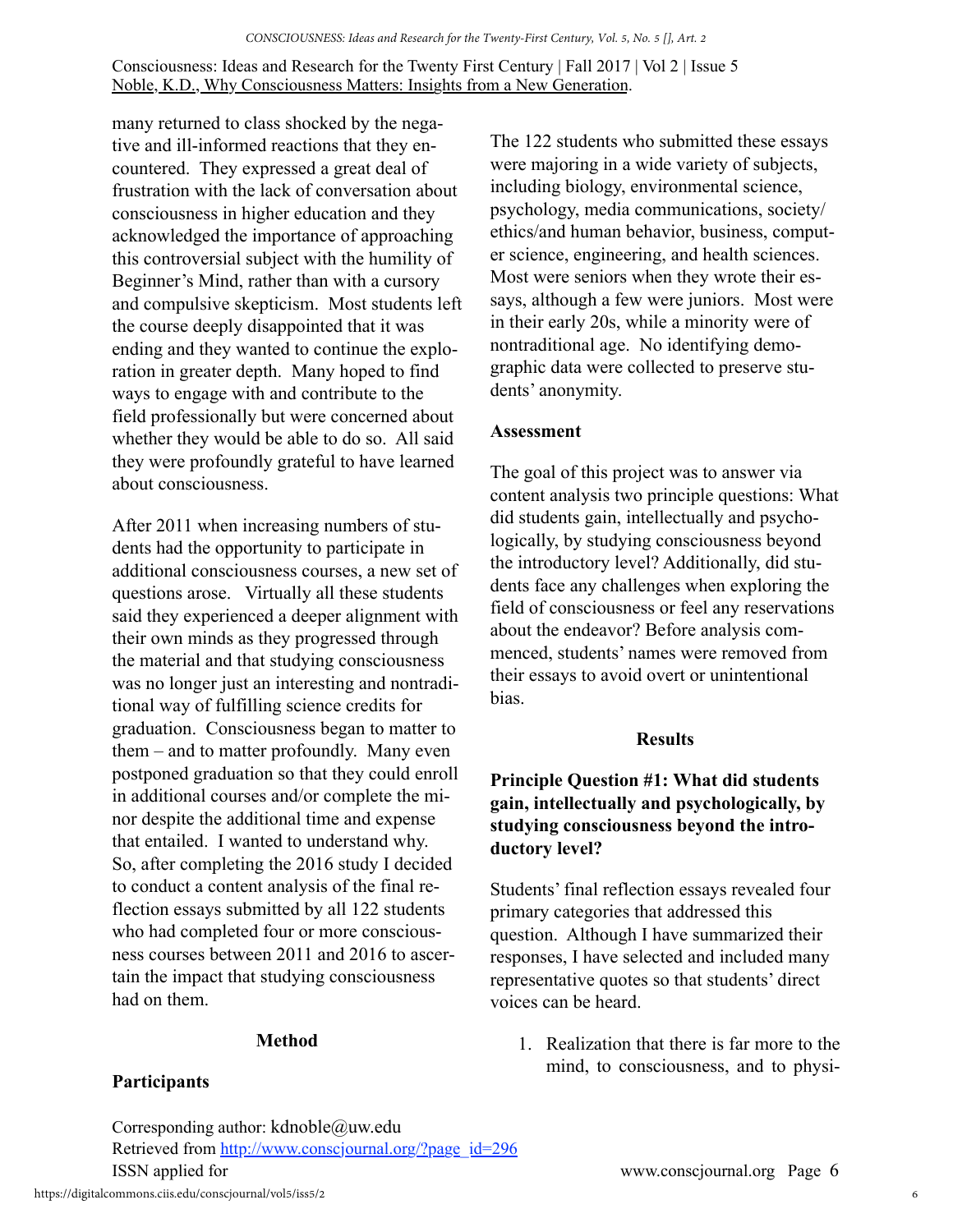cal reality than what they had previously believed.

- 2. Decrease in depression and anxiety, increased feelings of well-being, curiosity, and hope, and a deeper sense of meaning and purpose in their lives.
- 3. Acquisition of important tools for selfdiscovery, self-development, and expanded awareness.
- 4. Increased respect and appreciation for the natural world, and awareness of humans' ethical responsibilities to all other species and to the biosphere.

## **Realization that there is far more to the mind, to consciousness, and to physical reality than they had previously believed.**

*I thought for something to be real it had to be physical. Learning about consciousness challenged every belief and assumption about waking reality, from the significance of dreams to the consciousness of animals and plants to the myriad ways in which all are entangled.*

Although most students had left the introductory course with a new awareness of and respect for consciousness, the subject was still shrouded in a miasma of magic. Now their exploration of theory and research into its myriad manifestations thrust them into a deeper understanding of the nature and reach of all that is. Students began to recognize the extent to which consciousness had a direct impact on physical reality, and the powerful role it played in their own psychological and physical experience. Virtually all said they had never seriously considered the nature of their minds nor had they ever been encouraged to do so until they started studying consciousness. As one student said, "I only

began to think about the mind through consciousness classes." Others agreed:

*Learning that the mind isn't as stagnant as western psychology portrays makes you realize the potential that everyone has including yourself…We are all part of a deeper reality even if we choose to ignore/deny that.*

*In the current western paradigm, the mind has been reduced to a purely physical series of identifiable chemical reactions… I began to understand that everything is perceived and painted by my mind…I began to wonder if we have spent our entire lives ignoring the significance and even the existence of mind, then how has this affected our society?*

As students progressed in their study of consciousness, several common observations surfaced. Most felt liberated by the possibilities of non-locality, by the idea that the brain was more likely a transmitter and receiver than a producer of consciousness, and with the possibility, in the words of one student, that

*…matter may be a state of information or dynamic web rather than physical building blocks. Non-locality releases the restrictions that are normally placed on the mind.*

Reading and discussing the texts was always interspersed with practical exercises to promote the possibility of direct experience. Besides practicing meditation, students were encouraged to watch the interplay of their thoughts and their external lives for synchronicities, and opportunities were always provided to discuss these in class. This had a dramatic and persuasive effect on many students; in the words of one "it is one thing to read about the double spit experiment and quite another to see an entangled universe unfold before me on a daily basis."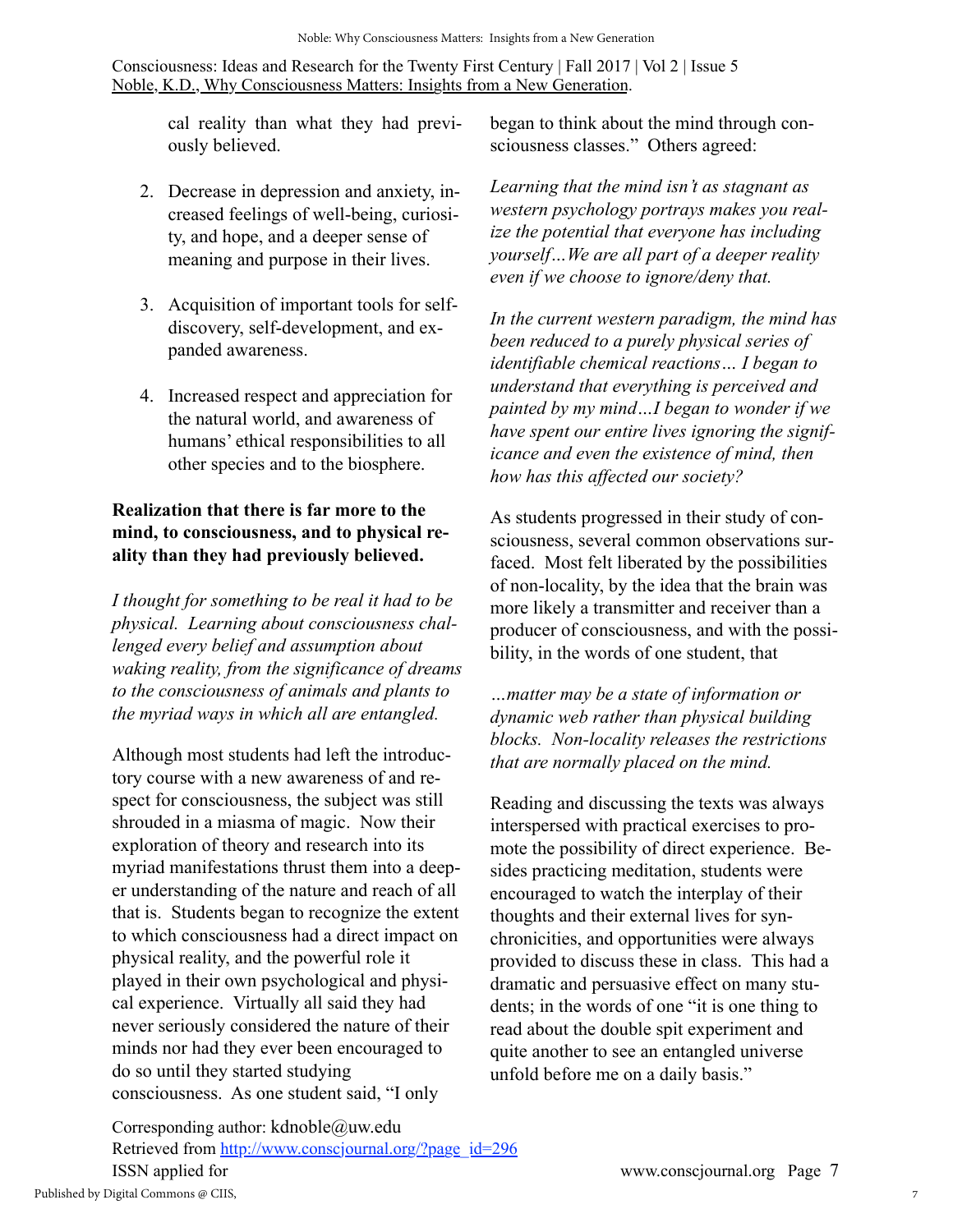A powerful insight arose for many students when they realized the extent to which scientific materialism had become identified with science, to the detriment of the latter. Although they had been introduced to Kuhn's theory of the structure of scientific revolutions in the introductory course, most had never been exposed to the history of science or the way in which deeply held physicalist beliefs became the dominant organizing principles of Western science and, subsequently, of Western intellectual life in the mid-19<sup>th</sup> century. After examining the work of scientists who challenged the tenets of materialism, students were shocked to realize how unquestioningly they themselves had accepted those beliefs. As one student said, "scientific materialism plays a role in my despair by losing the purpose of life. Scientific materialism is rooted so deep in my belief system that I could not even realize I am within the system." Several noted that the mechanical and impersonal universe extolled by that ideology provided no incentive to consider seriously what His Holiness the Dalai Lama (1999) calls the ethics of compassion, virtue, and restraint. Rather it undermined any sense of personal responsibility and left no room for concepts like entanglement, entrainment, or interconnectedness. Despite their respect for science as an important driving force of cultural, technological, and social progress many echoed the statement of one student who felt that materialism had "led to a diseased state of mind" and resulted in "one of the most unhappy and confused cultures in history."

*It feeds us messages that normalize the fear of the 'other' and normalizes violence as a solution. It leaves us looking for ways to fill our needs at the expense of others and the environment. It leads us to seek outside validation of self-worth and it encourages us to fight off anyone that is not like us…It really appears* 

*that we developed into this state through centuries of claiming that all there is is the physical world and denying all else. In this physical world we have no connection to one another and no moral drive; rather we are purely a result of random physical processes. The study of consciousness dismantles this scene and opens up the possibilities for a different reality and interconnectedness by disrupting this concept of reality.*

*This class has really opened up my eyes to just how we are subjected to so much scientific materialism in education. We constantly hear in school that the universe is exclusively physical, that this is a proven fact from research, and that we learn all of the important things about reality by virtue of science period. Until taking this class I would agree. In order to graduate high school we have to learn about ideas such as objectivism, behaviorism and reductionism, yet we don't learn about consciousness, healing, or other ways of viewing the world….*

As students began to separate scientific materialism from science and to perceive the former, in the words of one student, as "theoretically immature" it became easier for them to recognize, explore, and accept their own anomalous experiences. "I switched from seeing anomalous activity as something a bit spooky to something to be curious about, worth noting, talking about, sharing, and studying." Although they had been introduced to these phenomena in the introductory course, they now had a broader context for understanding not only the implications of the phenomena, but also the consequences of their systematic rejection by physicalists.

*The idea that scientists only looked "out" and not in or within was an aha moment to me.*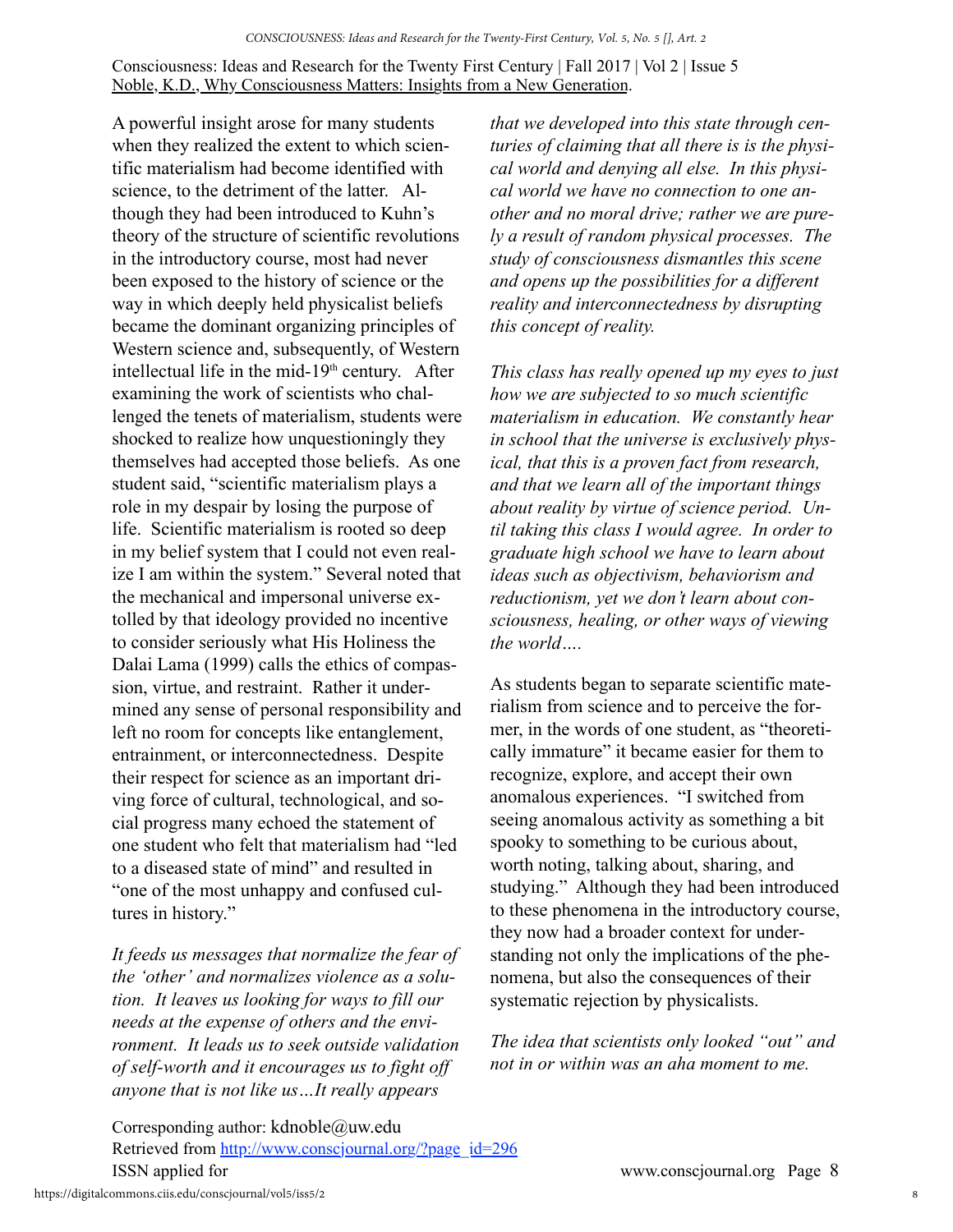*Scientific materialism taught me to believe everything that is physical is real and everything that isn't is not…We cannot believe that materialism is an absolute lens for interpreting reality…The consequence is that our minds become irrelevant in this physical reality.*

Students also began to see connections between the rejection of the mind and the growing dependence on technology. They had to turn off their phones and electronic devices for the duration of each class session and to pay attention to how it felt to do so. In one class, they were required to spend two, two-hour periods outdoors in the natural world alone and without a phone. Although many were initially anxious or frightened by this assignment, they later reported feeling increasingly comforted, relaxed, and reluctant to end the exercise at the two-hour mark.

*I believe it is pretty clear that we have forgotten our key component, the mind, and have thus lost ourselves in a sea of distraction and misdirected attentions toward materialistic and immediate gains…Not only did we lose touch with the environment around us we also have quickly begun to separate each other so as not to need to connect with others. We have sacrificed presence for a poor substitute, being 'plugged in.' And we have destroyed our ability to stay focused and resist distraction through our growing addiction to technology…I believe consciousness offers an evolved, enlightened and informed solution to the problems we have sunk ourselves into.*

Many concluded that moving beyond materialism and taking consciousness seriously was necessary for the human species to survive and prosper. Further, an emphasis throughout the courses on the importance of Beginner's Mind led them to realize that it was their responsibility to question everything – including the ideas they were being exposed to in consciousness classes.

*I have learned that nothing is an absolute. There is a freedom in this that nothing is stuck, nothing is permanent. Your mind isn't an absolute, science isn't an absolute, reality isn't even an absolute. This allows for a greater change than you can imagine since everything is more fluid and part of a cohesive continuum.*

*The biggest implication is that there is an infinite universe of answers to the questions that plague humanity in dark times such as the volatile commercial society we are living in. Those answers and the universe that holds them are all interconnected, waiting for us deep within our own mind.*

## **Decrease in depression and anxiety, increased feelings of well-being, curiosity, and hope, and a deeper sense of meaning and purpose in their lives.**

Some of the most pronounced changes reported by virtually all students were a marked decrease in depression and anxiety, an increased ability to regulate levels of stress, an increased sense of agency and hope, and a growing sense of optimism and resilience. In virtually every reflection essay students discussed how relevant the material was to their own lives and sense of well-being. As one student said, "I feel an increased level of happiness, increased awareness, more positive, more stable…Studying consciousness has helped me cope, control emotions, develop greater connections with self, friends, family." Similar changes were attributed by many students to the regular practice of meditation: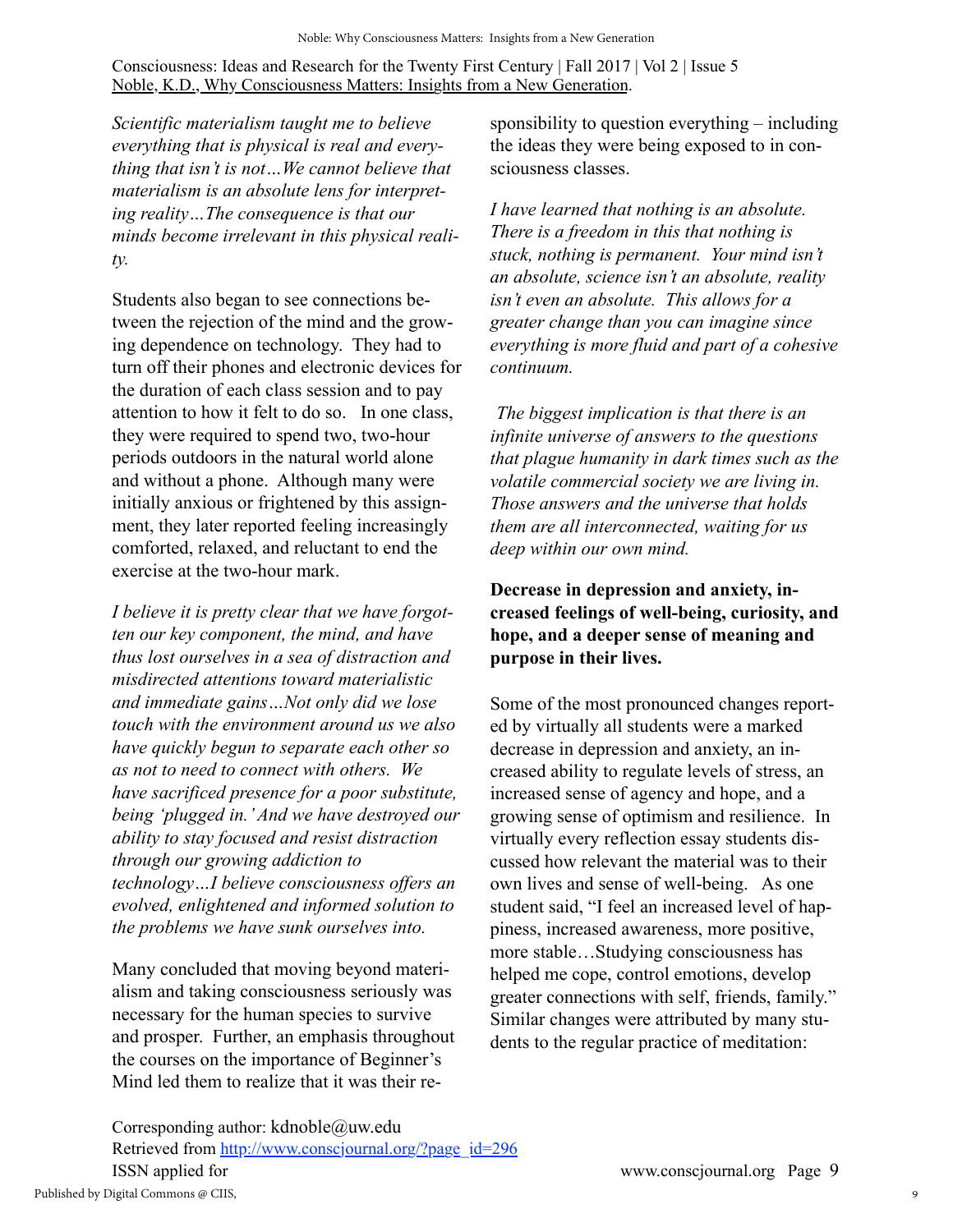*It was a wonderful feeling to be able to walk into class, the familiar sound of a gong being struck, then silence. Just a few minutes of focused silence would change the collective consciousness of the entire gathering. No more would I hear the incessant mundane chatter. Instead everyone would appear calm, relaxed, and focused – the most ideal way to begin a class.*

*I know that every minute that I put into reading, writing, studying, thinking and meditating for this class has assisted in helping to wake me up and recognize myself on a deeper level and in a fuller sense.*

*I feel more hope that there is more to me than what is on the surface. This version of me can change.*

 *I am filled with hope – where once I was so empty.*

Equally important to virtually all students was the growing awareness that there was more to life than the pursuit of money, power, or fame extolled by the dominant materialist culture. Some students said that studying consciousness had rekindled an awareness that they had had in childhood but had forgotten as they matured into adulthood. They learned to slow down, to pay attention to their daily lives, and to unplug themselves periodically and consciously from technological distractions that increasingly dominate their lives. The following comments were typical.

*Without even realizing it I had created a life of pure chaos where relaxation was nonexistent.*

*Studying consciousness undermines western emphasis on extroversion and constant activity – which allows little time or respect for meditation, contemplation, introspection,* 

*depth – deems them irrelevant. Consciousness challenges this long-standing taboo.*

One of the questions to which we returned often was "What kind of mind do you want?" The more students took seriously the primacy of consciousness, the more they understood that they had a level of conscious control over their minds that they had previously never realized. This was startling to most students. Many said it was the first time they realized they could actively choose to cultivate inner qualities such as mindfulness, empathy, compassion, and gratitude. The question also led them to accept "radical responsibility" not only for their own well-being but for those around them, including the environment. As one student said, "the healthier we keep ourselves, the healthier will be everyone else." Many were also profoundly inspired by the idea common to near-death experiences that far from being random or chaotic, lives were deliberately chosen for individual reasons. This, they said, helped them to feel greater self-acceptance and trust, as a result of which the quality of their lives had improved.

*There has been a significant shift in my development as an individual as well as a part of a dynamic, interconnected, participatory multiverse where mind is central.*

*I am more convinced than ever than self-actualization is more of a benefit to the human race than martyrdom.* 

*There is meaning in pain and illness. I can rely on myself and my Self for emotional safety.* 

*I have been extremely fearful to actually know myself because I believe that because I have been taught specific beliefs of worthlessness*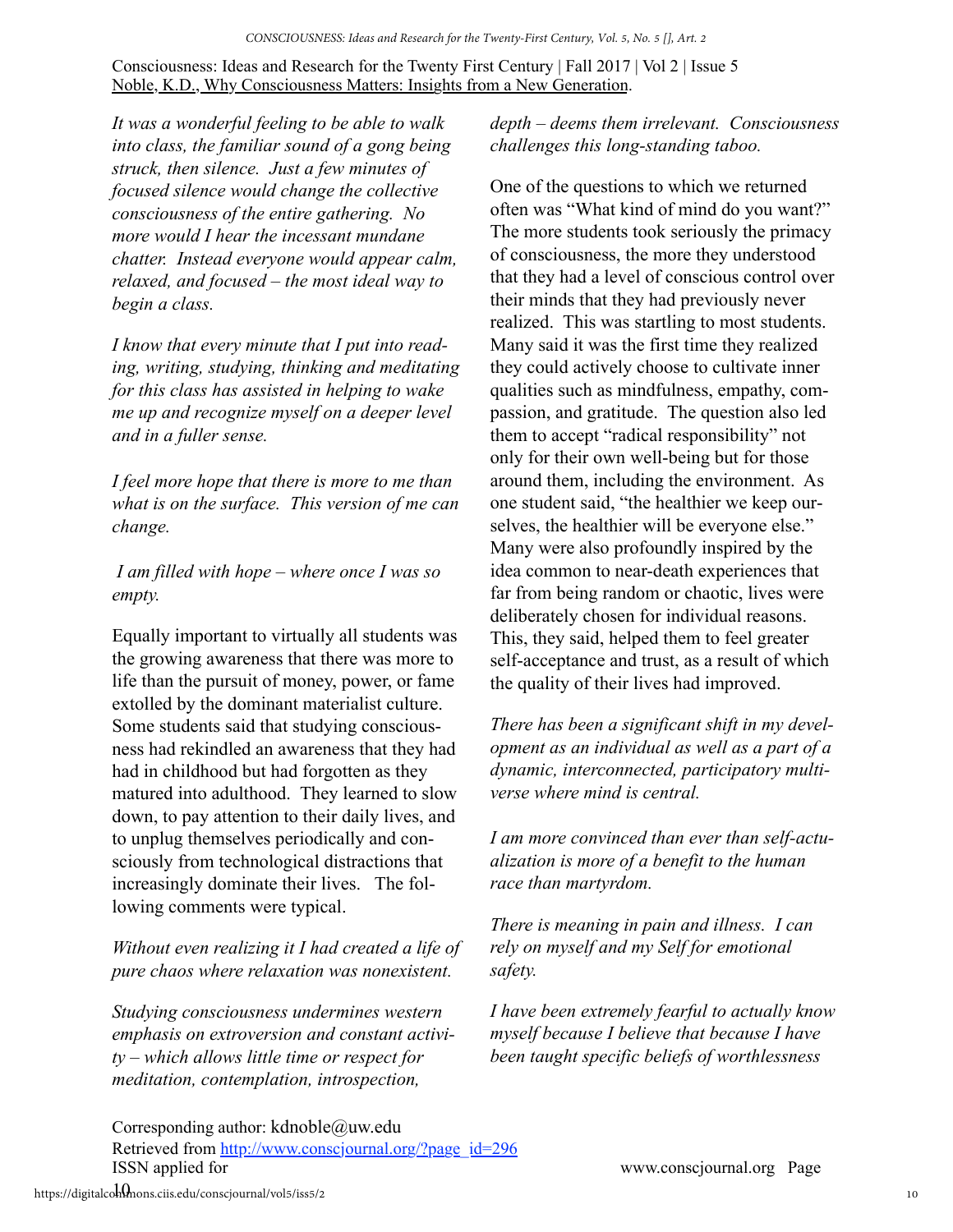*and powerlessness, my expectation of myself was belittled…Consciousness changed that.*

*I have become a better human being. I realized that I am more than who I think I am.*

*Even 2 quarters of consciousness ideas have changed my entire life for the better…Consciousness has been the most important, most interesting topic I have and ever will learn throughout my life.*

With the awareness that there is a larger reality from which physical reality springs, students reported a growing sense of comfort and security, interconnectedness, and a newfound curiosity about the potential of the human species. In every class questions arose that were frequent motifs in students' essays: What are humans capable of? Who are we? What could the human species become if we took consciousness seriously?

*This allowed me to take a fresh look at who I am, who I think I should be, and my outlook toward others and the world around me.*

*I never imagined who I would be today. Am cherishing the present moment, living my (new) passion for sustainability, decreased materialism, decreased consumerism, and greater sense of responsibility to others and the planet.*

*What I have learned, especially this quarter, is that I am a part of something bigger than myself, I may not have words to describe what it is but I feel that it's a feeling of connectedness with the world and everyone.*

*This normalizes what I've always felt but was taught to deny…we are interconnected.*

*This has given me so much knowledge and the opportunity to discuss, in confidence, the power of being intertwined and connected to a great consciousness in the universe and not have someone tell me I'm crazy (even though it happens regularly) for thinking that way.*

## **Acquisition of important tools for self-discovery, self-development, and expanded awareness.**

Of all the insights that students shared in their reflection essays, those mentioned most often involved the acquisition of new tools for selfdiscovery, self-development, and expanded awareness. Students took to heart the question "What kind of mind do you want?" which encouraged them not only to take consciousness seriously but to learn and practice skills that would allow them to shape and reshape the minds they wanted. As one student said, "consciousness classes have made me face myself and see areas within where there has been growth or no growth at all and where there is still resistance and where I have opened up." Although this was "both frightening and empowering," it led to what another called "new ways to do this thing called life." Another said, "these classes have given me the tools, mental and intellectual, to dig deeper, to ask the right questions." The tools students identified were as follows:

**Meditation.** Very few students were familiar with or had practiced meditation prior to the introductory course, and although initially most were skeptical they were surprised to discover that regular practice produced real effects. This awareness deepened as they advanced through the consciousness coursework and was reinforced by watching films and reading studies about the effects of meditation on the brain.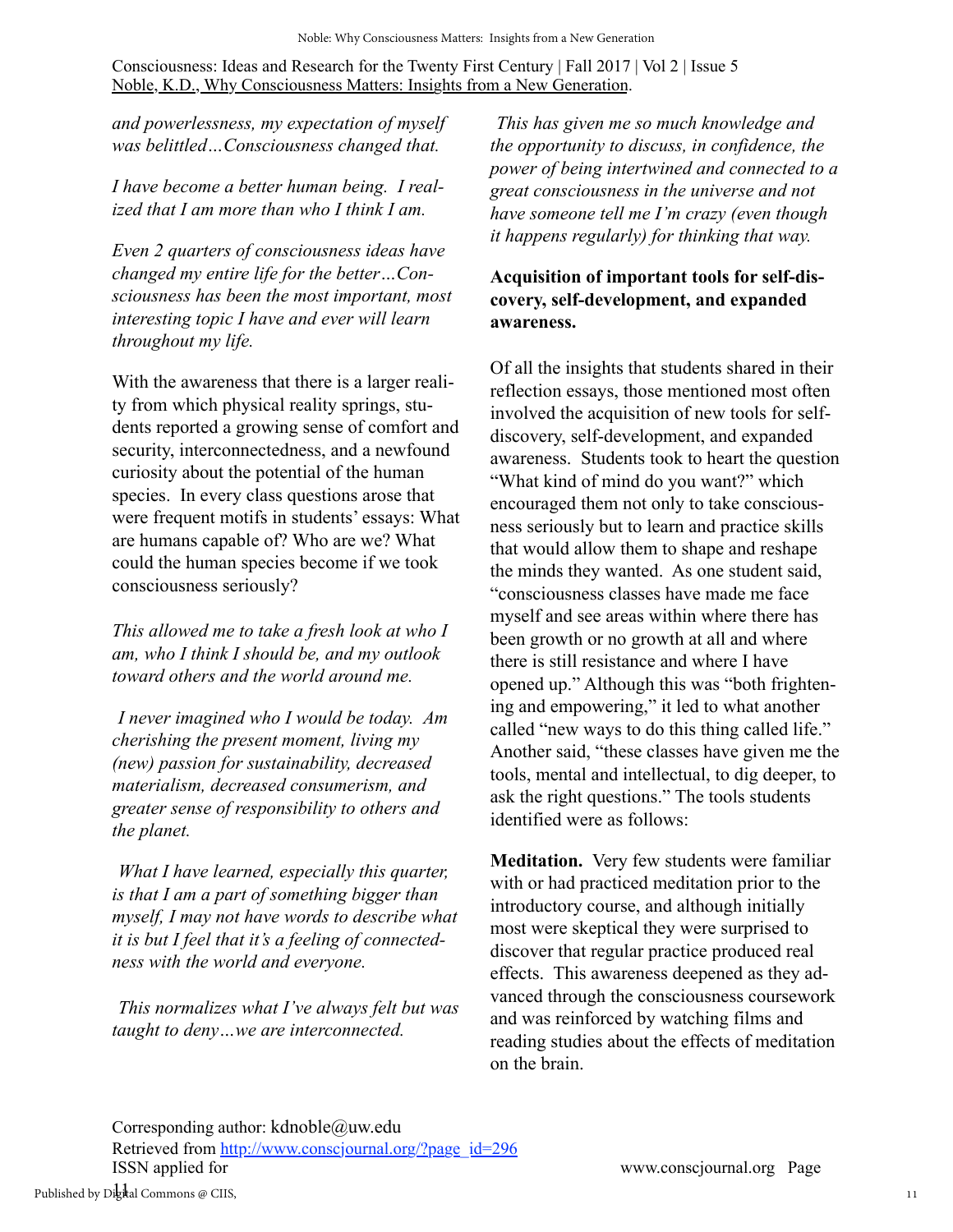*To be able to quiet the mind was something very foreign for my mind.*

*Meditation enables me to have a relationship with my own intentions and myself.*

*The possibility for change is very real. We can use meditative practices to change our brains through neuroplasticity, we can change our view of reality, we can change our approach to healing, and we can change ourselves on many different levels. We are not stuck!*

*For the past couple of years I would occasionally wonder about what else was going on besides what I see in front of me. I never imagined that I would find out by taking consciousness classes and I never imagined myself meditating.*

**Neuroplasticity**. Few students had been exposed to the concept or reality of neuroplasticity and thus were unaware of the brain's capacity to change and reshape itself after childhood. Those who had been introduced to the phenomenon in traditional biology classes had never been taught that meditation could induce positive results both anatomically and physiologically for common disorders like depression and anxiety and to mitigate arousal in situations of extreme stress or emotional disturbance. Now they were inspired not only by the pioneering scientists who rejected the dogma of an unchanging brain, but also by the awareness that they could do this for themselves.

*One of the turning points for me for understanding meditation and the power of selfknowledge was neuroplasticity….it offers a type of healing and growth that has been overlooked. We can relearn and evolve.*

*I learned that my mind is powerful enough to change my brain… I learned that I can meditate to literally become a happier and more compassionate person. I can get to know myself on a much deeper level.*

*Neuroplasticity is more than the changing of the brain, it shows us that people can change. This gives the hope that we are not doomed by our past experience or our previous lifestyles, where people tend to blame their surroundings for hardships…Understanding neuroplasticity has given me the confidence in being independent and the power to change. I have the power to sculpt my own mind.*

*Thoughts literally affect everything: placebos, nocebos, neuroplasticity, alternative forms of health care, energy medicine; mind can exist without body but not the body without the mind.* 

*Our bodies are quite literally affected by our minds. While this may sound overwhelming there is a sense of peace in knowing the extent my mind can influence my body.*

*I cannot thank you enough for exposing me to the truth that my brain is active and changing. We are constantly alive and changing. I am always dynamic. I am NOT stuck. I have the power to change myself to become a more balanced individual. It's all me. Uh oh, radical responsibility.*

**Mindfulness**: Because students had been introduced to the reality of and research about lucid dreaming in another consciousness course, we were able to extend this concept to incorporate the idea of being lucidly awake. This skill encouraged them to learn to stay in the present moment, to listen to their innermost needs and desires, to practice patience and introspection, to release themselves peri-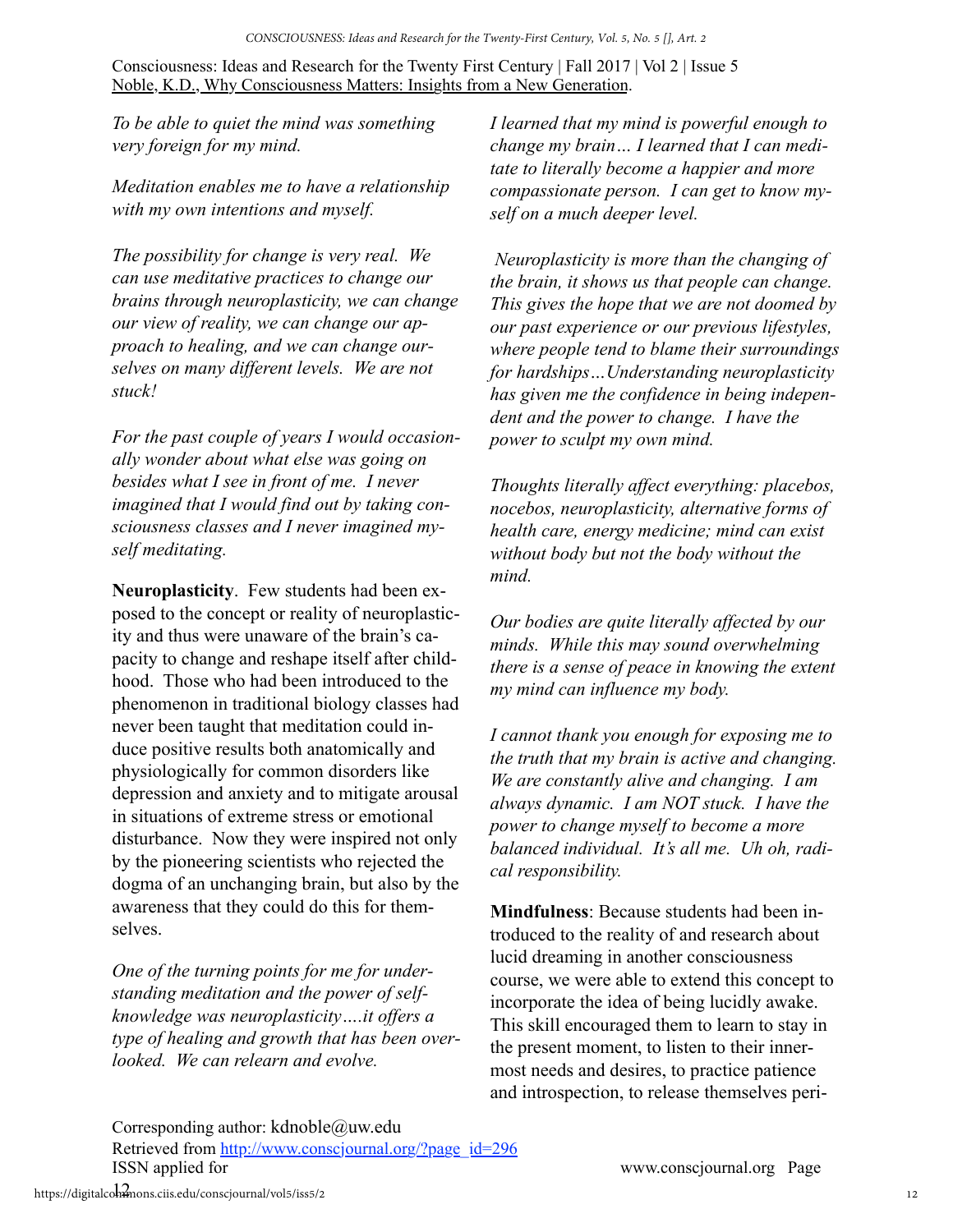odically from technological distractions, and to allow themselves to change their lives for the better by identifying and changing negative beliefs. They learned about the power of attention and intention, to be open to their subjective experiences and give credence to feelings and intuition as legitimate data. As a result, many students reported that they came to know themselves not only better, but at a deeper level than they had thought possible.

*I realized that my pattern of thinking toward all things in my life was very limiting because I wasn't willing to be introspective and question exactly why I thought the way I did. My view of the world around me is far clearer now.*

*I learned that my thoughts have more power than I had ever realized…Examining our thoughts on an internal level I realize that viewing myself as a victim of my environment, which is how we are viewed in the western mindset, forces us into a pattern of reacting and does not allow for space to be anything but a byproduct of our materialist society. We have become mindless machines, brainwashed into believing in a vaguely defined world view, lost of self.*

*I realize that the mind I want is not like a new year's resolution; once you fail, it's over. Attaining the mind I hope to have requires hard work, intention, attention, focus, and commitment; qualities I have the power to cultivate if only I choose to do so.*

*I am made up of beliefs and now I am much more aware of what those beliefs are and why I have them and most importantly I can change them. There was a point in my life where I believed I would die an addict, I believed I was damaged beyond repair and that I* 

Corresponding author: kdnoble@uw.edu Retrieved from [http://www.conscjournal.org/?page\\_id=296](http://www.conscjournal.org/?page_id=59) ISSN applied for www.conscjournal.org Page

*could not change. I have been physically, emotionally, and sexually abused throughout my life. …I am much more aware. I realize the amazing capabilities of my mind. I pay much closer attention to the kinds of thoughts that I am having…the people I allow to come into my life and the ones that need to leave… the boundaries I need to set in order for me to be able to move forward.*

*I now think of my mind as the lenses which I experience and perceive my life. Like glasses I need to maintain and sometimes clean the lenses of my mind to prevent blurry vision. Sometimes my prescription needs to be updated like my mental perspectives need to evolve…Overall an understanding of my own mind is vital to forming meaningful relationships with others and myself.*

**Constructive skepticism**: Sheldrake's (1999) framing of "constructive vs. compulsive" skepticism was extremely helpful in guiding students as they navigated difficult concepts and data that flew in the face of the materialist paradigm. Every class session concluded with a discussion of students' "so what's?" which was an opportunity for them to discern and share what was most meaningful or problematic for them. It took most students awhile to realize that their opinions were important and that they could voice them aloud without penalty. Regardless of whether these were positive or negative they had to be grounded in the data or to thoughtful reactions to the research which generated these data. Students were free to accept or reject ideas and data – but they had to understand why they were doing so and to clearly articulate their reasons. Most students said they never had the opportunity to do this in other classes and that it was an invaluable skill to learn.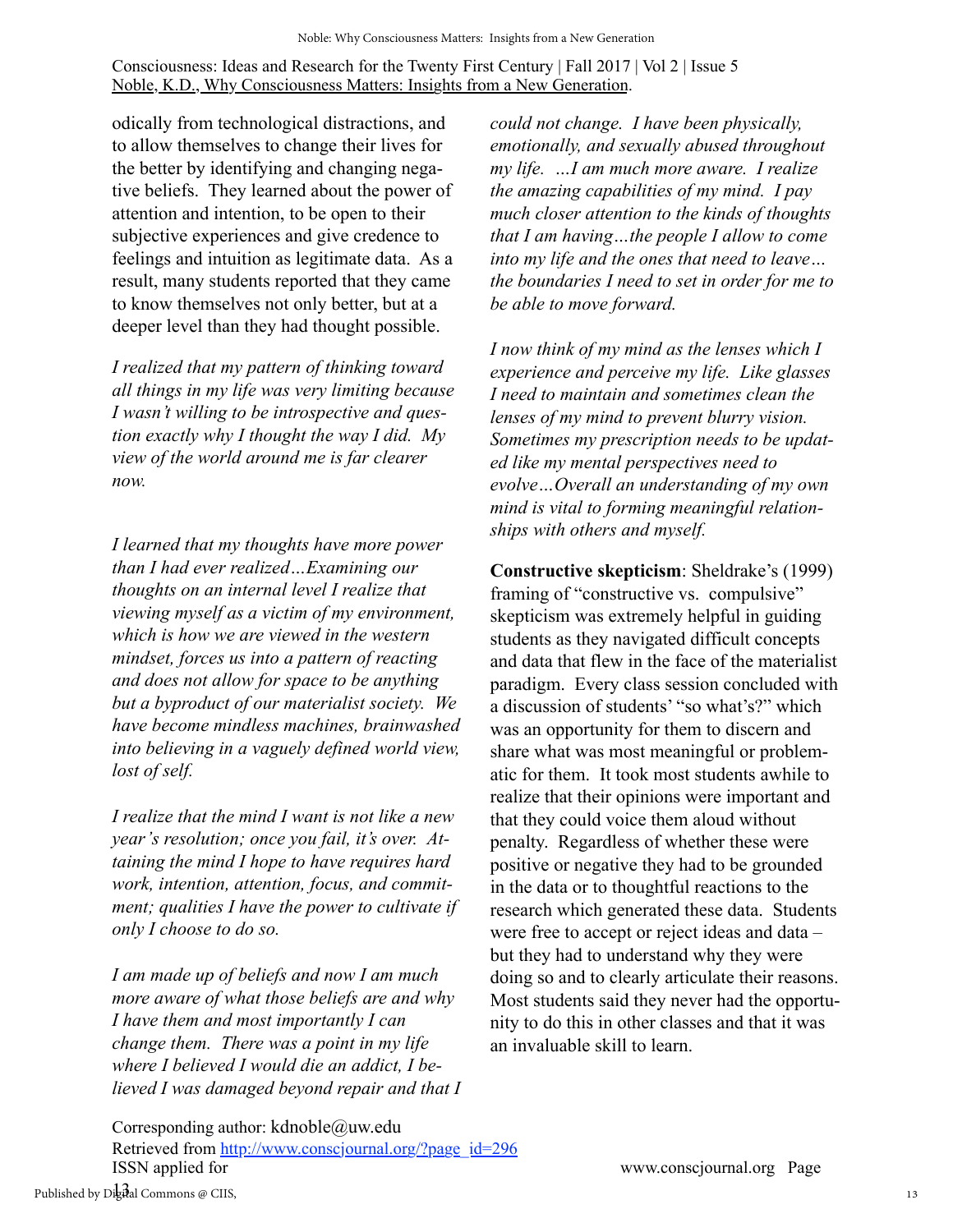*In the past, I would have thought in strictly scientific materialist terms and dismissed consciousness as a bunch of voodoo, shamanistic and hocus-pocus nonsense…But these are inadequate for understanding or exploring the mind.*

*I learned the necessity of open-mindedness in the face of information that one resists for various reasons - whether it's the shamans' use of ayahuasca to explore the universe or animal telepathy or the value of meditation.*

*I feel empowered. I know the importance of being honestly skeptical and the dangers of being stubbornly skeptical.*

*I now have a vocabulary to investigate the properties of the sacred without holding onto religious dogmas or fundamentalist beliefs.*

*Fractals are a great metaphor for understanding consciousness. Scientific materialism is the very source of cultural barriers against the mind…These ideologies created our perception of reality and have been passed down for centuries yet we have never truly questioned them. This is essential because when we cannot sense, infer, or reason our understanding of reality for ourselves we rely on authority to generate the answers. This is important to me because it has influenced me to acknowledge where my beliefs come from and how I created or come to know my beliefs…*

*Being raised as a believer is as great a challenge as being raised a skeptic. I now know that everything I know is based on a set of beliefs and now it's time for me to navigate the unknowns of my own mind.*

**Dreams**: Most students had no idea that they engaged in at least five periods of dreaming during their regular sleep cycles, nor did they have any awareness of the contribution of dreams to some of the greatest works of literature, art, and music, and to brilliant technological, medicinal and scientific discoveries. Few remembered their dreams on a regular basis and most had absorbed the Western misconception that dreams were meaningless neural discharges with occasional relevance to their waking lives. As one student said,

*We have an entire society of Western people who operate under the biases that dreams aren't real, dreams don't matter, dreams aren't meaningful, and dreams are just neural happenings. So, it makes sense that I never paid any mind to my dreams the way I do now.*

But after studying the history and research about dreams, maintaining daily dream journals, and participating in regular dream groups, their beliefs changed profoundly. Many reported that their dreams illuminated parts of themselves that had been hidden, helped them to resolve trauma and grief, and steered them toward more meaningful uses of their lives. They particularly valued having a toolkit of different theoretical perspectives through which to analyze their dreams and were astonished at how taking their dreams seriously stretched their imaginations and coping skills in startling new ways.

*Dreams offer us a better way of living with ourselves and the world. I never imagined that my dreams are sources of hope and strength to help me become a better person. Paying attention to my dreams and listening to my unconscious made my waking life more captivating.*

*I was shocked at the amount of detail I was able to remember when I placed a greater importance on the events happening within my mind.*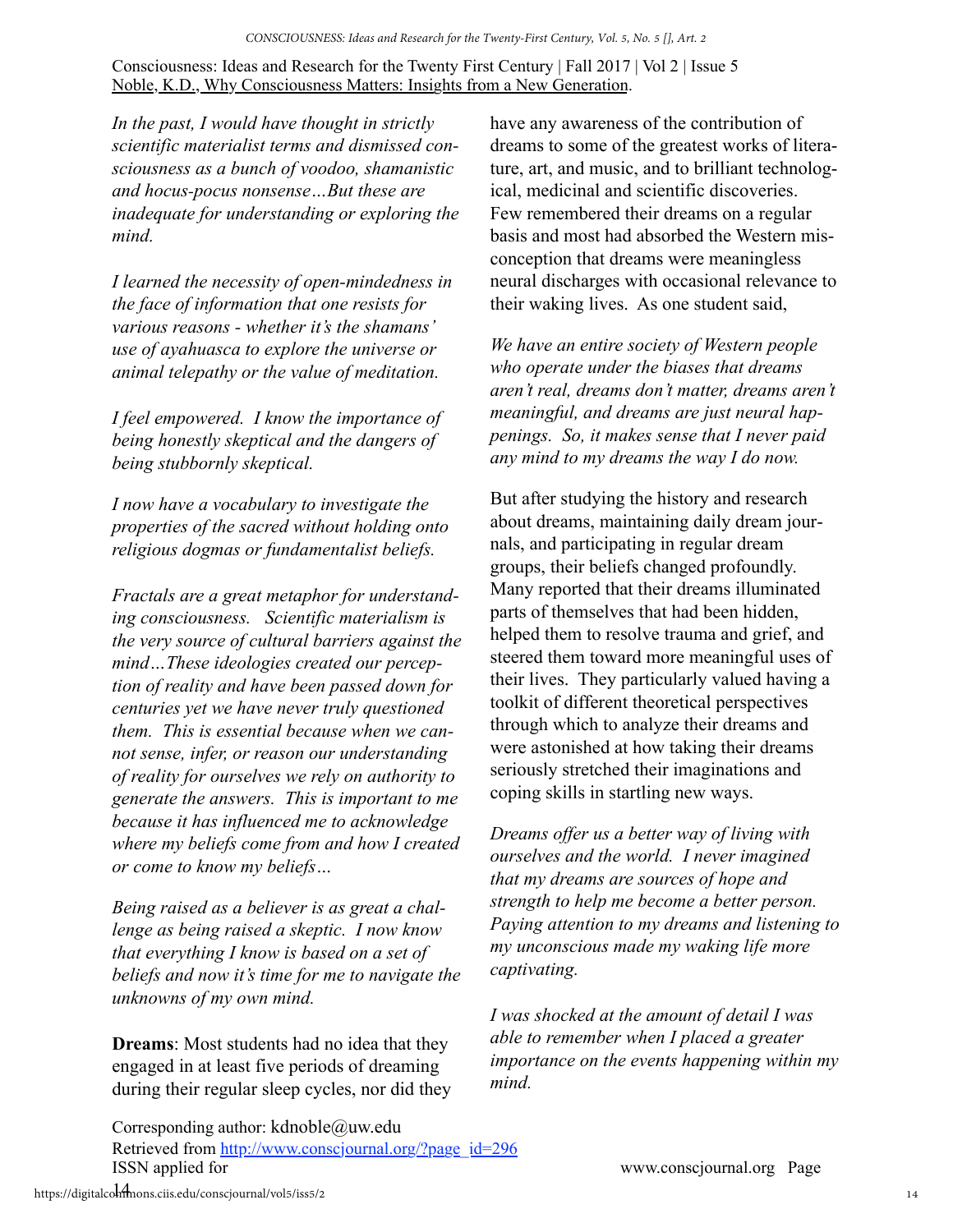*I am thankful for being able to learn the material we did because it provided me with tools and explanations to some of the dreams that trouble me at certain times in my life.*

*Dreams have inspired me to take on a different way of life, a way of life that incorporates into my belief system the understanding that I am experiencing this life and on the pursuit of personal growth not just for myself but for the collective consciousness and the well-being of others.I am very grateful that I have been reminded of the other states of reality in which my deeper sense of self and connection with the collective consciousness exists.*

*By giving dreams attention, I have come to validate and work through deepest worries, past trauma, current relationship issues, past relationship issues, future goals, really every part of my larger self. There seems to be more of a foundation to my life that I can rely on to move forward.*

In addition to boosting their sense of wellbeing and efficacy, many students reported that their dreams illuminated complex concepts discussed in class such as entanglement and entrainment. Like meditation, paying attention to their dreams helped them to recognize that there was far more to themselves than they had been taught to believe.

*Taking the dreams class felt like the first step in understanding how expansive and vast the mind can be.*

*I realized that our reality, dreams, meditation, healing, remote viewing, ayahuasca trips, telepathy and everything else we studied all travel on the same frequency – the frequency of awareness. I initially thought we would be plunging into another realm with the study of* 

*dreams, but what I didn't realize was that we were going into the same place that even meditation can take you.*

*Learning how to lucid dream was the most important thing I learned this quarter...I know this is going to be one of the most powerful self-healing tools I will ever find, my core self…That is my big so what, I finally get to be able to learn about areas of myself that I had no clue actually existed. The reality of this is mind blowing and encourages me to heal as an individual to an extent I didn't know I could actually attend to.*

*Dreams specifically have given me an outlet to experiment with things that otherwise would be unattainable until a near death experience. The possibilities excite and terrify me at the same time which is why I always continue to move forward…*

*I am amazed at how much freedom, life, and extended reality lay within me for so long without my knowledge.*

*Dreams introduced me to the opportunity for a relationship with a part of myself that is universes and universes larger than I had initially believed possible.*

*At first, reading the miraculous accounts of dreaming up novels, symphonies, and precognitive events I was awestruck. These possibilities could in no way be available to me. However, as this course progressed I realized these accounts were simply the surface layer for the possibilities of dreams. In conjunction with consciousness I realize that dreams provide a gateway into the inner self and allow the individual to follow a path to a clearer mind.*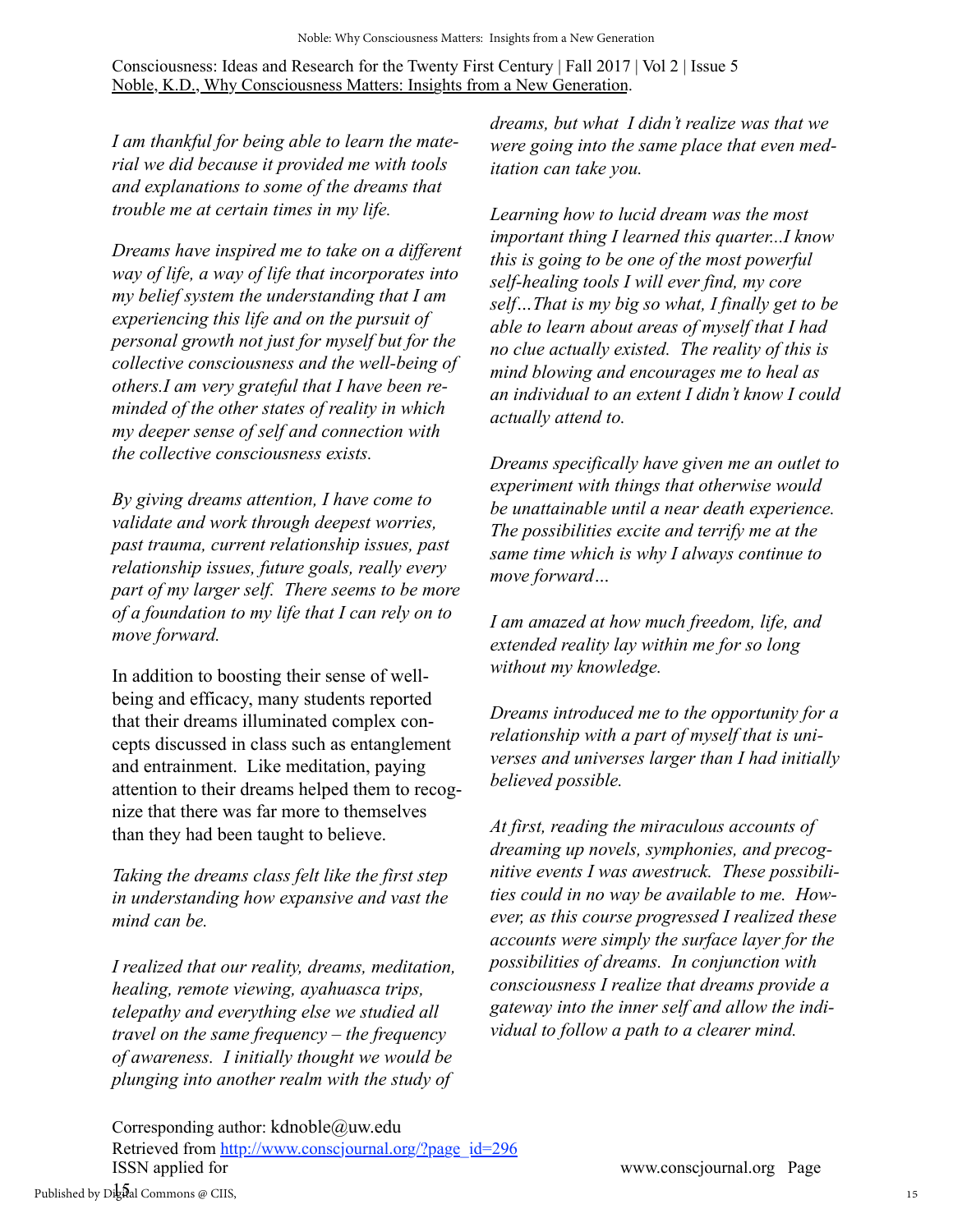### **Increased respect and appreciation for the natural world and awareness of humans' ethical responsibilities to the biosphere.**

Most of these students live in cities and rarely engaged with the natural world. Although some had pets, most spent far more time on their digital devices than engaging in outdoor activities and most had absorbed the misconception that other species and the biosphere itself lacked consciousness. Learning about the vast array of knowledge, networks, and feelings among "neighboring beings," as one student said, gave them a deeper appreciation for the full extent of physical reality and of the sentience of the natural world. They were immersed in research about animals' capacities to "know when their owners were coming home," their role in helping humans to be physically and emotionally healthier and to survive trauma and grief, their capacity for deep bonds of love and friendship with their own and other species, and their demonstrated ability to communicate non-locally in ways that were superior to humans. For example, after watching a video of Aimee Morgan interacting verbally and telepathically with her parrot, N'Kisi, who had acquired a vocabulary of more than 1000 English words, one student expressed a reaction that was common among students:

*I was blown away that an animal has the ability to read minds. How could this be? How come? I was asking myself so many questions and I finally realized what was in the way of me truly digesting these profound experiments as well as one of my biggest learnings. As human beings we believe we are dominant and it's not without evidence…but this is all an illusion that has thrown us into an ego-centric way of life and a selfish lens to view from. We are not on top of the food chain, we are not kings on a throne, and we are no better than* 

*any other living being on this planet. I walked away from that class not only happy with the unknown but humble to be a small piece of it.*

Students were also introduced to the cosmologies and healing capabilities of shamans from various cultures around the world, and to research demonstrating the "mindedness" of nature as seen through the abilities of Amazonian Ayahuasceros that defied the constraints of Western biology or psychology. And they were steeped in the ethical insights of the Dalai Lama who encouraged them to become better stewards and citizens of Earth in the face of mounting environmental crises.

*This class has taught us how truly alive the natural world is and how it is much more than we have given it credit for. Everything has consciousness. This means that to find inner peace we must be concerned with how our energy, thoughts, and actions can affect not only other human beings but also trees and pets and even bacteria. Everything is connected…*

*I have come a long way since consciousness one. The way I view the world is much different now, especially the natural world…My biggest so what is that there is so much the natural world can teach us and so much joy in being a part of it that if we do not protect it we will eventually become lost as a species with no way to recover…Humans are constantly worried about equality among different races, religions, genders but they forget about equality among all life.*

**Principle Question #2: Did students face any challenges when exploring the field of consciousness or feel any reservations about the endeavor?**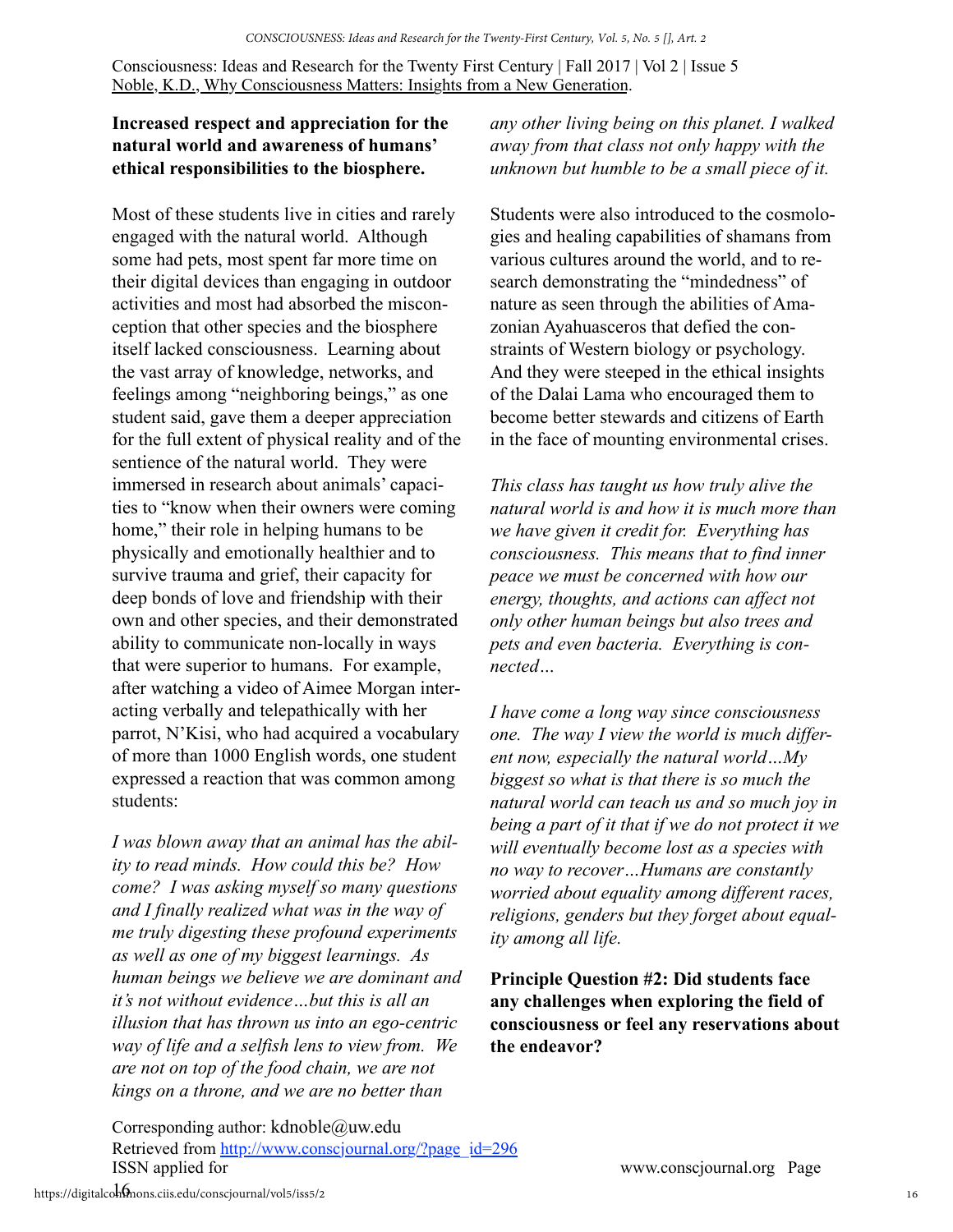Studying consciousness from a transdisciplinary and integral perspective is not for the fainthearted. Virtually all students said they put more time and effort into studying consciousness than they had any other subject at university, often to the detriment of their other courses. This was not because the workload was more demanding, although it was certainly rigorous, but because the content was far more challenging intellectually than they had anticipated. As one student said,

*The profound implications of subjects such as healing, the power of thoughts, non-local abilities left me utterly tongue-tied. Perhaps the uncomfortable yet necessary struggle was a testament to the power and profound depth of consciousness studies.*

Concepts like entanglement, superposition, entrainment, and non-locality as well as anomalous phenomena themselves call into question the veracity of the materialist paradigm and can be extraordinarily difficult to wrap one's waking mind around. Most students had absorbed and accepted the precepts of materialism prior to enrolling in the introductory course and very few said they had thought about these ideas before being introduced to them in Consciousness One (as it came to be called). As they immersed themselves in progressively more complex material, they realized that the "rabbit hole" they had entered was far deeper and more baffling than they had imagined. Many said they enrolled in successive consciousness classes thinking that there was little left to learn, only to find that they were completely wrong. Not only was this disorienting, but their experience was made more difficult by the inadequacy of language to convey the complexity of the concepts and the phenomena under investigation, or to enable them to accurately describe and decipher their own anomalous experiences.

Beginner's Mind and acceptance of the limitations of language and logic became necessary guidelines for navigating the ever-widening enigma of consciousness.

*The whole is so vast that it would take a very long time to even get close to understanding all of it.*

*The implications of consciousness are huge and I'm just beginning to grasp the vastness.*

*Consciousness studies forces me to think about the universe and its vastness and then to ponder my role in it.*

*The exploration of consciousness is a deep personal inward journey…The inner points of consciousness are where the illusory nature of the world around us become obvious and dissipate.*

*Each quarter of consciousness brings a wave of awakening to my own consciousness and brings a new light to a new way that I want to live my life. Throughout the quarter I have learned so much and have really had to wrestle with a lot of complex and reality shattering knowledge.*

 *How is it possible that I could exist as a human being when there are more non-human cells within my body than there are human cells? How can I exist as myself when there is nothing inherently me about me? I am a piece of a fluid system that has been chopped up into countless pieces, each assigned their own name and their own imaginary existence that is separate from previous or later steps of its reality….*

Not surprisingly studying consciousness from a transdisciplinary and integral perspective also presented unexpected emotional challenges. Some students likened this to being on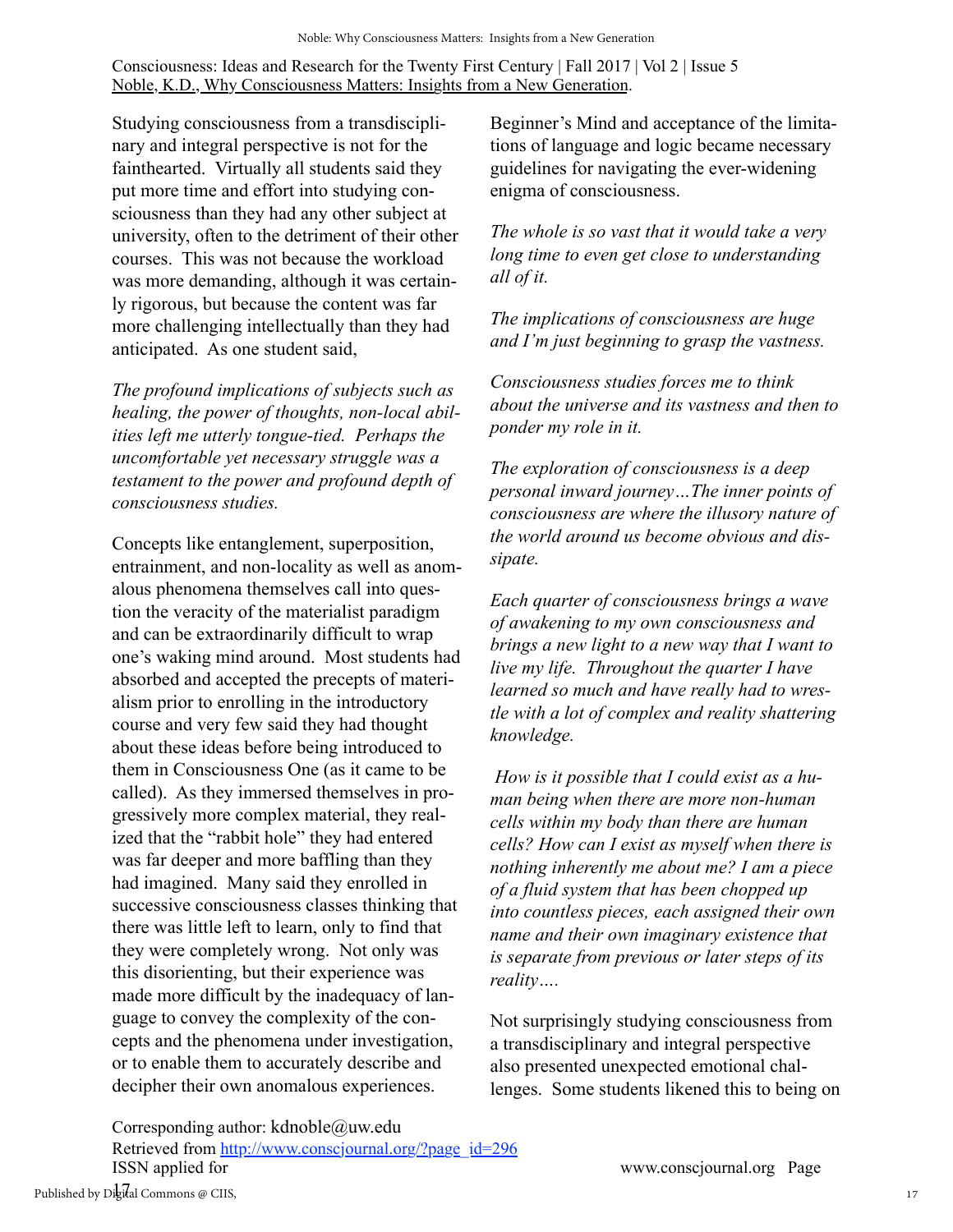an emotional roller coaster. Despite the excitement and resonance they felt as they navigated the material, every student at some point found him- or herself struggling with beliefs and assumptions which had been invisible until highlighted through feelings of resistance, frustration, fear, and occasionally anger. Tackling the inner conflict these feelings presented whenever they arose took courage, trust, and a willingness to be vulnerable.

*Consciousness 1 was magic; consciousness 2 made everything very real, very fast and to the extent where I felt fear I conclude that…it was fear of letting go of what I thought I know to be true. I fear autonomy, I fear the unknown, and I fear myself.*

*This class made me question almost everything I previously believed was absolute truth (e.g., brain doesn't change). It is somehow both terrifying and comforting to learn that what you believed isn't true.*

*The dilemma for me is that exploring further would not only mean having to learn of new studies of the mind but the new findings could also distort my own personal assumptions of consciousness…Reading about the dogma of scientific materialism made me aware of being guilty of the same self-limitations.*

*My whole viewpoint on how I perceive the world around me has shifted more times that I can count. I have experienced so many paradigm shifts in my thinking that the more I know the more I know that I don't know.*

Perhaps the most uncomfortable challenge that students faced was trying to discuss the material they were learning with others outside the classroom. This was not an entirely new experience because most had encountered this

difficulty during Consciousness One. But as they absorbed and embraced the precepts of the new paradigm, most said they felt saddened, frustrated, and disheartened by the compulsive skepticism and arrogance of those who clung unthinkingly to the materialist mindset, particularly when they encountered this in faculty members whom they had assumed would have more open minds.

*Sometimes I think people in general like to not admit or be blind to the fact that in each of us we have this innate power because it is easier to remain powerless and inert…*

*The more I learn about consciousness the more hopeful I become, but at the same time the more challenging it becomes to deal with the material and conventional world.*

*We cannot force people or indoctrinate people to learn about consciousness: as a discipline consciousness is one that people need to truly care about before they can learn anything.*

Despite these challenges, no student regretted having embarked upon what most considered an extraordinary and invaluable adventure. In one way or another all students felt they had woken up and all were eager both to learn more and to share what they were learning with others.

*These concepts promote more positive and thoughtful components to the lives of everyone who engages in them.*

*We want to learn about the most complex concepts because we all see the profound effects they have on our individual selves as well as those around us.*

*I believe that the study of consciousness will bring about a new paradigm in which we can*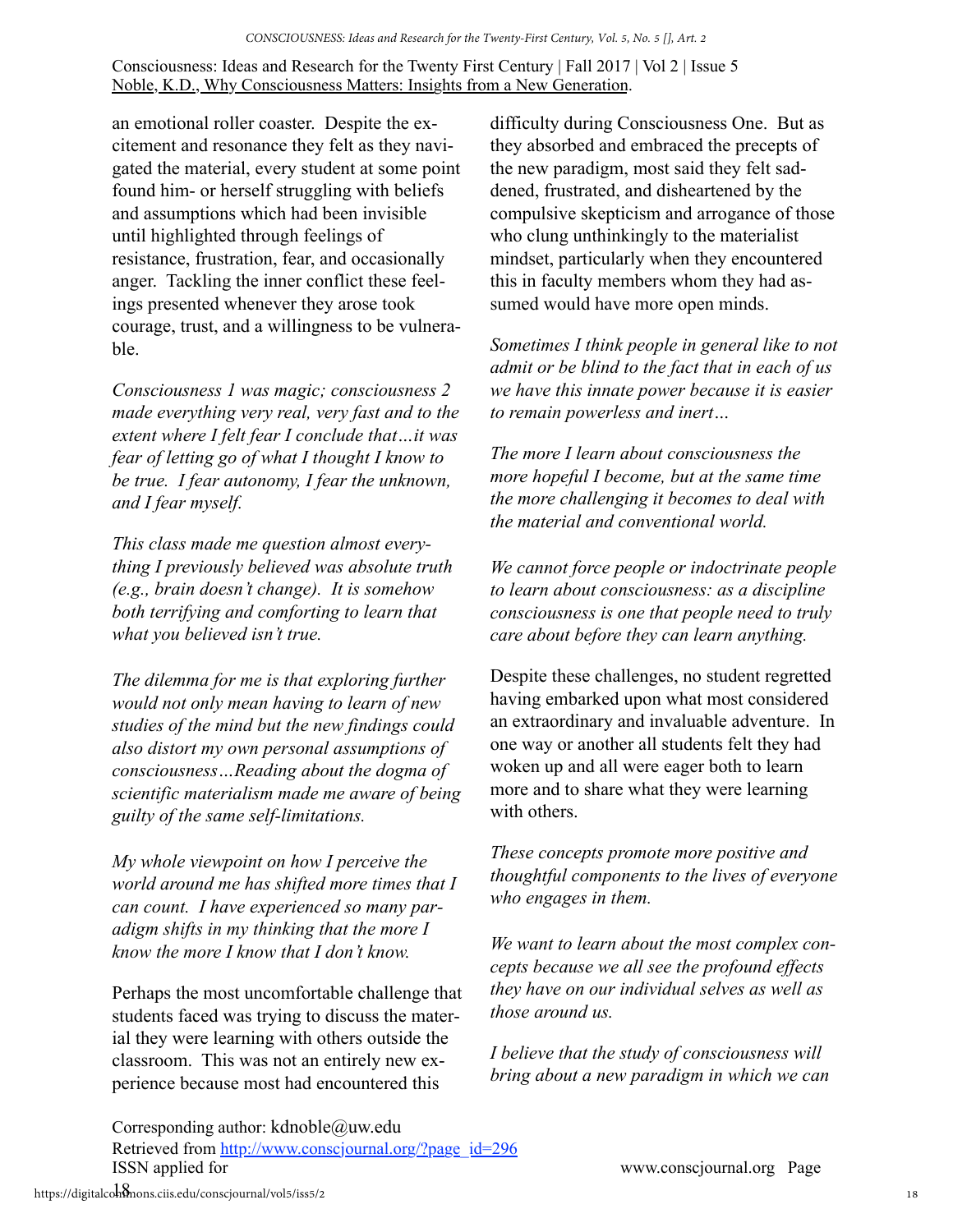*one day heal the ailing world we are a part of. I have come to the realization that everything, including personal growth, isn't just for ourselves.*

#### **Discussion**

 When I undertook the challenge of creating a transdisciplinary and integral minor in consciousness I had no idea whether it would succeed. Would students enroll? Would they see the value in studying consciousness beyond accruing nontraditional science credits toward graduation? Would the minor help to prepare them to take consciousness seriously and inspire them to use this knowledge to address the challenges confronting humanity and the biosphere? Would it boost their sense of optimism and efficacy and help to counteract the nihilism that infected so many of them and their peers? It is clear from the results of this study that the answers to these questions is a resounding "yes."

Earlier research conducted by myself and my undergraduate assistants (Green & Noble, 2010; Noble et al., 2016) found that most students had never questioned the tenets of materialism prior to enrolling in the introductory course, but that all of them had begun to reject those assumptions upon its completion. Those who continued in the minor were eager to explore further but they had no idea how far further would turn out to be. Despite the disorientation all students felt at one point or another as they delved deeper into the mysteries of consciousness, no one was disappointed by what they learned or resented the effort and commitment that the journey entailed. Rather, they universally reported that they felt reinvigorated, and that they regained the sense of wonder and excitement about life that they had as children but had lost as they became mired in the materialist mindset. Virtually all

students said that studying consciousness was the most important and meaningful experience of their undergraduate careers for which they were deeply grateful.

"What kind of mind do you want?" This is the question to which students returned again and again as they worked their way through the material and the question that led them to cherish what they were learning and why. Consciousness mattered to them – and mattered profoundly – for reasons that were intellectual, psychological, and, for many, spiritual.

Most students had enrolled in the introductory consciousness course having little or no understanding of consciousness and most had accepted unquestioningly the precepts of scientific materialism. Athough these precepts were deeply challenged and largely abandoned by the conclusion of that course, ten weeks was hardly sufficient to demonstrate the depth and breadth of the field. In truth, even four or five additional courses could only scratch the surface of consciousness, but they did demonstrate the validity of a transdisciplinary and integral approach, introduce students to a wide range of topics and research, and whet their appetites for more. In addition, students' intellectual understanding of the politics of paradigms and the history of science taught them that science was not comprised of inviolable rules, and that it could and should change as new understandings came into being. They learned that scientific materialism itself is a belief system, and that its ubiquity does not mean that it is true. Students learned to bring constructive skepticism and a Beginner's Mind to everything they were learning, including their own assumptions and beliefs. They learned that they could critically engage with those beliefs rather than accept them unquestioningly, and that by doing so they gained a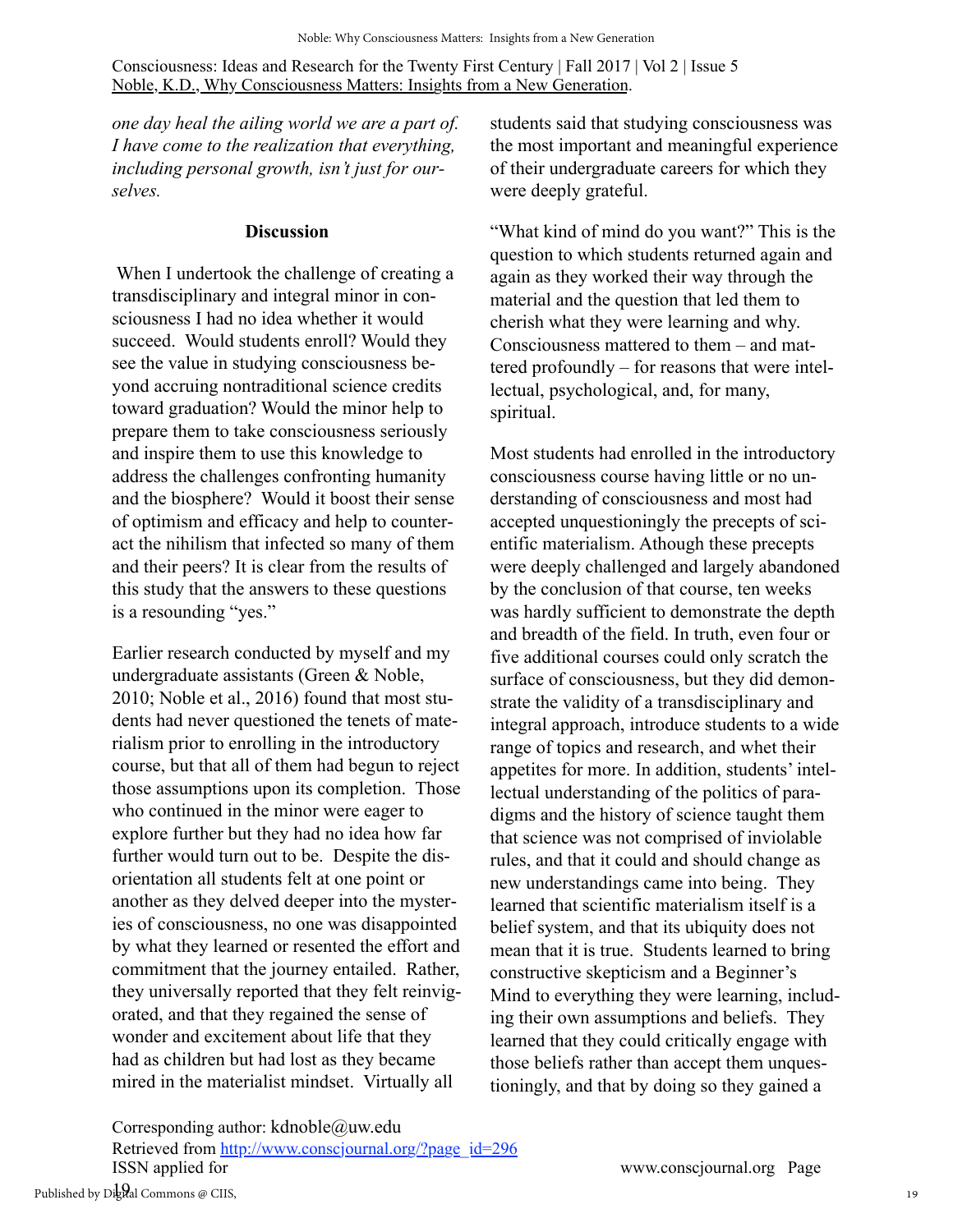familiarity and mastery over their minds that had previously eluded them.

They also gained important psychological skills. They learned the value of introspection and the importance of mindfulness and meditation, skills that most had never been exposed to prior to studying consciousness. They learned that by training their minds they could change their brains, reduce the impact of depression, stress, and anxiety, and increase their sense of well-being and hope. They learned that by paying attention to their dreams they could turn to themselves for help in navigating personal issues that they were struggling with and to undertake further explorations and experiments in consciousness. They learned the importance of empathy and compassion and that practicing the ethics of virtue, restraint, and compassion was critical to their positive engagement in the world.

They also learned to appreciate and to embrace a new manner of thinking – what I think of and have described elsewhere as spiritual intelligence (Green & Noble, 2010: Noble, 2001). This concept has no theological overor undertones. Rather, it is the conscious recognition that physical reality is embedded within a larger, multidimensional reality, and that the choice to expand our awareness is critical if the human species is to survive and mature. The hallmarks of spiritual intelligence are compassion, empathy, humility, and a willingness to engage deeply with one's own life and with others. They also include the cultivation of inner resources, openness to the richness of one's inner life, and an appreciation for different ways of knowing. Spiritual intelligence requires the ability to tolerate uncertainty and paradox and to accept that the whole is greater than the sum of the parts, no matter how cherished a part might be. It recognizes that we are non-physical beings having a physical existence and that it is critically important that we begin to remember and act upon this awareness.

There is a strong and growing interest among college and university students in exploring spirituality and consciousness in academic settings. Surveys of more than 112,000 first year students at 236 colleges and universities, conducted by Alexander Astin and his colleagues at the University of California, Los Angeles, found "a high level of spiritual engagement and commitment among college students, with more than half placing a high value on 'integrating spirituality' in their lives" (Astin et al., 2004, p. 2). Respondents wanted to investigate the subject and content of spirituality through academic content and endorsed as "essential" or "very important" life goals that included attaining wisdom, becoming a more loving person, improving the human condition, and developing a meaningful philosophy of life. However, "more than half (56%) said that their professors *never*  provide opportunities to discuss the meaning and purpose of life…or encourage discussions of spiritual or religious matters" (p. 6).

Many students who participate in the consciousness courses at UWB have similar goals and most have had extraordinary and anomalous experiences, whether they label these as "spiritual" or not. Many want to better understand and integrate these experiences into their lives but most have said that prior to studying consciousness they had no place to do so because these experiences challenged the orthodoxy of their religious traditions or scientific training. Many echoed the query of one student who asked, "Where else do we get to discuss the meaning of life?" As seen from the results of this research, the transdisciplinary and integral study of consciousness can provide an ideal setting in which to embed this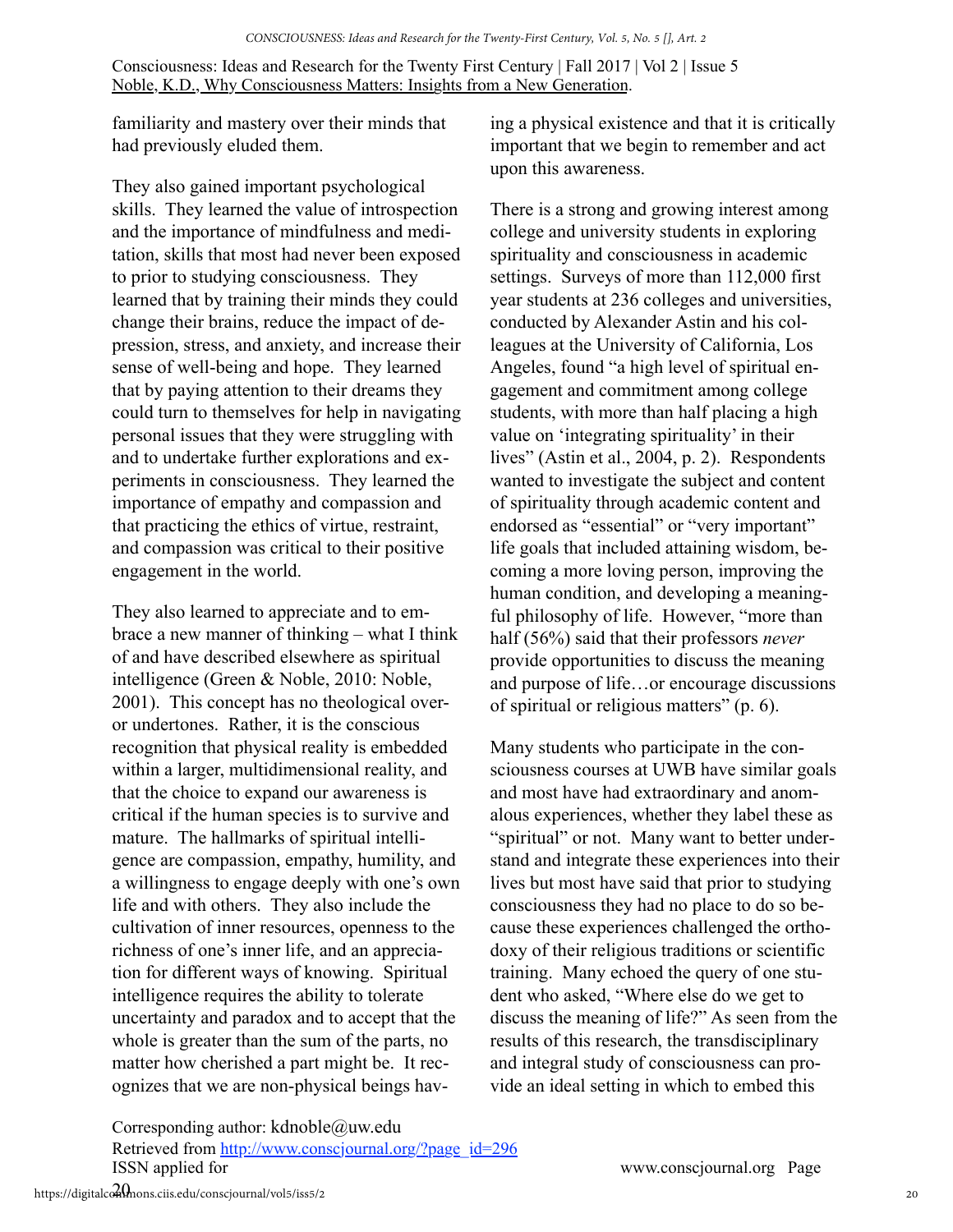conversation. It is a platform that can encourage students from diverse backgrounds and perspectives to delve into these issues in an intellectually rigorous way that also encourages them to be self-reflective and insightful. It introduces them to a field of inquiry in which big questions and bigger mysteries cannot be avoided. It offers them an opportunity to share their thoughts, experiences, and confusions about consciousness with professors and peers without fear of recrimination. It points them in the direction of scholars and scientists from whom they can learn more and encourages those who are motivated to do so to contribute professionally to the field. It gives them skills to enhance well-being, restore the sense of wonder and enthusiasm that they experienced as children, quicken their intellectual curiosity, promote wisdom and compassion and enrich their experience of life. And perhaps most importantly, it reminds them "that the universe is not a dead machine but a living presence, that in its essence and tendency it is infinitely good, and that individual existence is continuous beyond what is called death" (Bucke, 1972, p. 79). Given the unprecedented and overwhelming challenges we face on environmental, political, individual and global levels, the study of consciousness can help a new generation to tackle these challenges with greater confidence and success.

#### **References**

Astin, A. W., Astin, H. S., Lindholm, J. A., Bryant, A. N., Calderone, S., & Szelenyi, K. (2004). *The spiritual life of college students: A national study of college students' search for meaning and purpose*. Los Angeles, CA: Higher Education Research Institute.

- Baruss, I., & Moore, R. J. (1992). Measurement of beliefs about consciousness and reality. *Psychological Reports, 1992, 71*,59-64.
- Begley, S. (2007). *Train your mind, change your brain*. New York, NY: Ballantine.
- Bucke, R. M. (1972). From self to cosmic consciousness. In J. White (Ed.), *The highest state of consciousness* (pp. 79-93). New York, NY: Anchor
- Dossey, L. (2013) *One mind: How our individual mind is part of a greater consciousness and why it matters*. Carlsbad, CA: Hay House.
- Green, W. N. & Noble, K. D. (2010). Fostering spiritual intelligence: Undergraduates' growth in a course about consciousness. *Advanced Development, 12*(1), 26-49.
- Highfield, R. & Carter, P. (1994). *The private lives of Albert Einstein*. New York, NY: St. Martin's Press.
- His Holiness the Dalai Lama (1999). *Ethics for the new millennium.* New York, NY: Riverhead Books.
- Kuhn, T. S. (1962, 2012). *The structure of scientific revolutions.* Chicago, IL: University of Chicago Press.
- Lipton, B. (2005). *The biology of belief*. Santa Rosa, CA: Mountain of Love/Elite Books.
- Maslow, A. (1971). *The farther reaches of human nature*. New York, NY: Viking Press.